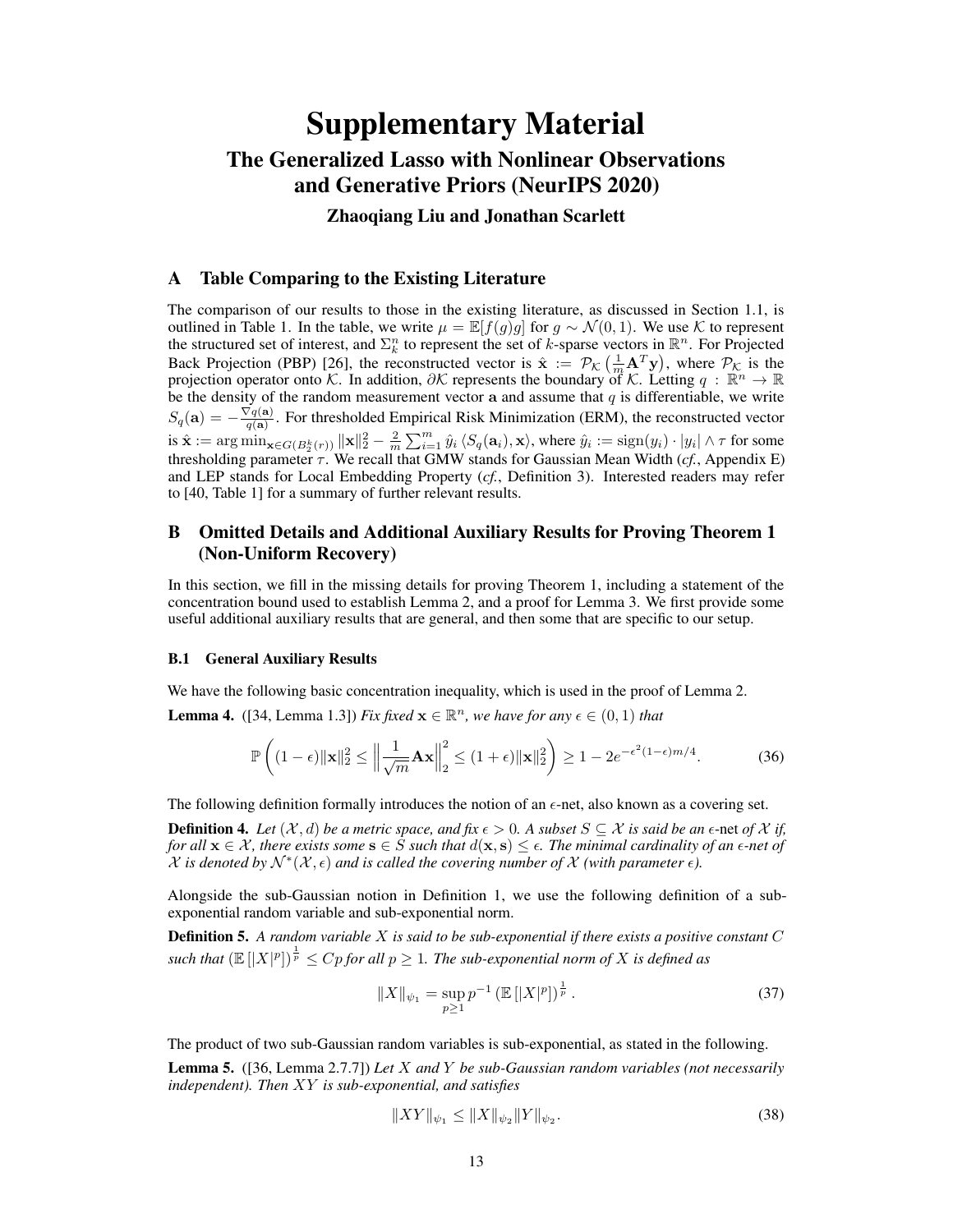|        | ו<br>ו | neto1<br>5      | Nanone on the stringing of the new property<br> | cancing model and the n<br>:<br>$\sim$ of $\sim$ of $\sim$<br> <br> <br> | <b>EXPLANATION</b><br>; | Į |
|--------|--------|-----------------|-------------------------------------------------|--------------------------------------------------------------------------|-------------------------|---|
|        | ì<br>ì | l<br>)<br>Ì     | ١<br>l                                          | Ó<br>Ï<br>d<br>١                                                         |                         |   |
| こうこうこう | i      | こくさん こうしょう<br>į | こうり じっしょうしゃ こうしこうしゃ                             |                                                                          |                         |   |

| $[10]$<br>[26]<br>$[25]$                                                                                                                                                                                                                                                                                                                                                                                                                                                        |
|---------------------------------------------------------------------------------------------------------------------------------------------------------------------------------------------------------------------------------------------------------------------------------------------------------------------------------------------------------------------------------------------------------------------------------------------------------------------------------|
| Convex; considers<br>(local) GMW<br>closed; considers<br>(local) GMW<br>Star-shaped.<br>(local) GMW on the<br>isiders<br>tangent cone at $x^*$<br>Convex; con                                                                                                                                                                                                                                                                                                                   |
| $\mathbf{x}^* \in \mathcal{S}^{n-1} \cap \frac{1}{\mu} \mathcal{K}$<br>$\mu \frac{\mathbf{x}^*}{\ \mathbf{x}^*\ _2} \in \mathcal{K}$<br>$\cap \, \overset{1}{\underset{\mu}{\mu}} \mathcal{K}$<br>$\mathbf{x}^* \in \mathcal{S}^{n-1}$                                                                                                                                                                                                                                          |
| extra adversarial noise<br>$f(\mathbf{a}_i^T \mathbf{x}^*)$ , with<br>$y_i$ sub-Gaussian<br>$f(\mathbf{a}_i^T\mathbf{x}^*)$<br>$f(\mathbf{a}_i^T\mathbf{x}^*$                                                                                                                                                                                                                                                                                                                   |
| General convex<br>loss functions<br>PBP<br>K-Lasso                                                                                                                                                                                                                                                                                                                                                                                                                              |
| Non-uniform<br>Non-uniform<br>Non-uniform                                                                                                                                                                                                                                                                                                                                                                                                                                       |
| and $\mu \mathbf{x}^* \in \partial \mathcal{K}: \sqrt{\frac{k \log \frac{n}{k}}{n}}$<br>$\mathcal{K} = \mu\left(\sqrt{k}B_1^n \cap B_2^n\right)$<br>(In general, $m^{-\frac{1}{4}}$ )<br>$\mathcal{K} = \Sigma_k^n$ , noiseless<br>1-bit observations:<br>(In general, $m^{-\frac{1}{4}}$ )<br>$\frac{1}{k}$ log $\frac{n}{k}$<br>(In general, $m^{-\frac{1}{4}}$ )<br>dependence on m<br>$\mu\mathbf{x}^*\in\partial\mathcal{K}\text{: the }$<br>$-1\frac{1}{2}$<br>can be $m$ |
| $\mathcal{N}(\mathbf{0},\mathbf{\Sigma})$<br>$\mathcal{N}(\mathbf{0}, \mathbf{I}_n)$<br>$\mathcal{N}(\mathbf{0},\mathbf{\Sigma})$                                                                                                                                                                                                                                                                                                                                               |

<span id="page-1-0"></span>ithm.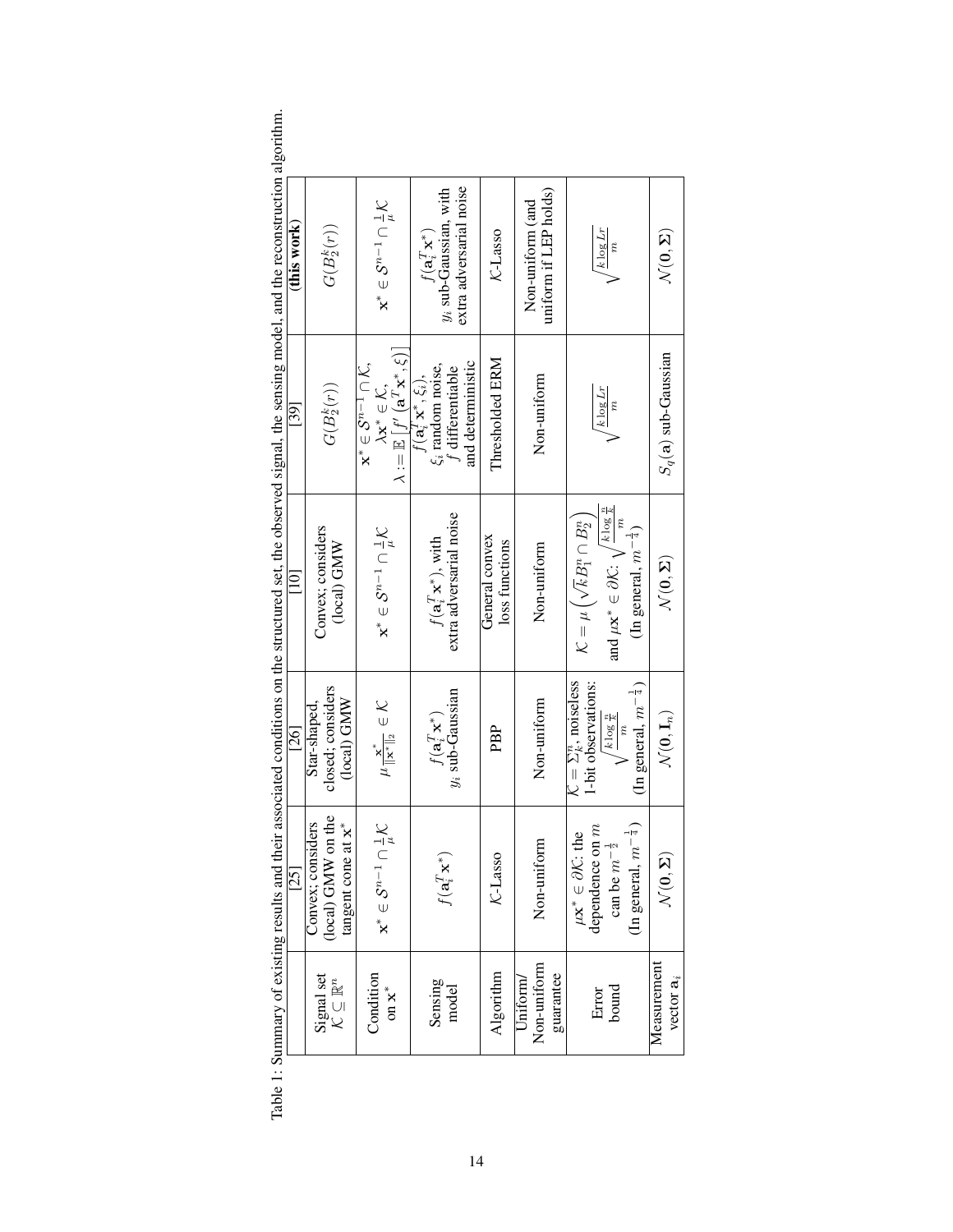In our setting, since we assume that  $y_i$  is sub-Gaussian and  $\langle a_i, x^* \rangle \sim \mathcal{N}(0, 1)$ , Lemma [5](#page-0-0) reveals that the random variable  $y_i \langle a_i, x^* \rangle$  is sub-exponential, and has the same distribution as  $f(g)g$  with  $g \sim \mathcal{N}(0, 1)$ , yielding

<span id="page-2-1"></span>
$$
\mu = \mathbb{E}[f(g)g] \le \mathbb{E}[|f(g)g|] \le ||f(g)g||_{\psi_1} \le C\psi
$$
\n(39)

for some absolute constant  $C > 0$ . In addition, we have the following concentration inequality for sums of independent sub-exponential random variables.

<span id="page-2-0"></span>**Lemma 6.** ([\[35,](#page--1-12) Proposition 5.16]) Let  $X_1, \ldots, X_N$  be independent centered sub-exponential ran*dom variables, and*  $K = \max_i ||\overline{X}_i||_{\psi_1}$ . Then for every  $\boldsymbol{\alpha} = [\alpha_1, \dots, \alpha_N]^T \in \mathbb{R}^{N^*}$  and  $\epsilon \geq 0$ , it *holds that*

$$
\mathbb{P}\bigg(\Big|\sum_{i=1}^N \alpha_i X_i\Big| \ge \epsilon\bigg) \le 2 \exp\left(-c \cdot \min\left(\frac{\epsilon^2}{K^2 \|\alpha\|_2^2}, \frac{\epsilon}{K \|\alpha\|_{\infty}}\right)\right). \tag{40}
$$

#### B.2 Auxiliary Results for Our Setup

In the remainder of this appendix, we consider the setup described in Section [2.](#page--1-13) Based on Lemma [6,](#page-2-0) we have the following.

<span id="page-2-3"></span>**Lemma 7.** *Fix any*  $\bar{\mathbf{x}} \in \mathcal{S}^{n-1}$  *and let*  $\bar{\mathbf{y}} := f(\mathbf{A}\bar{\mathbf{x}})$ *. For any*  $t > 0$ *, if*  $m = \Omega$  ( $t + \log n$ *), then with probability*  $1 - e^{-\Omega(t)}$ , we have

$$
\left\| \frac{1}{m} \mathbf{A}^T (\bar{\mathbf{y}} - \mu \mathbf{A} \bar{\mathbf{x}}) \right\|_{\infty} \le O\left(\psi \sqrt{\frac{t + \log n}{m}}\right). \tag{41}
$$

*Proof.* For any fixed  $j \in [n]$ , let  $X_j$  be the j-th entry of  $\frac{1}{m} \mathbf{A}^T (\bar{\mathbf{y}} - \mu \mathbf{A} \bar{\mathbf{x}})$ . We have

$$
X_j = \frac{1}{m} \sum_{i=1}^m a_{ij} (\bar{y}_i - \mu \langle \mathbf{a}_i, \bar{\mathbf{x}} \rangle) = \frac{1}{m} \sum_{i=1}^m X_{ij}, \tag{42}
$$

where  $X_{ij} := a_{ij}(\bar{y}_i - \mu \langle \mathbf{a}_i, \bar{\mathbf{x}} \rangle)$ . We proceed by showing that  $\{X_{ij}\}_{i \in [m]}$  are i.i.d. sub-exponential random variables.

Since  $\mathbf{a}_i \sim \mathcal{N}(\mathbf{0}, \mathbf{I}_n)$ , we have  $\text{Cov}[a_{ij}, \langle \mathbf{a}_i, \bar{\mathbf{x}} \rangle] = \bar{x}_j$ . For  $i \in [m]$ , letting  $g := \langle \mathbf{a}_i, \bar{\mathbf{x}} \rangle \sim \mathcal{N}(0, 1)$ , we find that  $a_{ij} \sim \mathcal{N}(0,1)$  can be written as  $a_{ij} = \bar{x}_j g + \sqrt{1 - \bar{x}_j^2} h$ , where  $h \sim \mathcal{N}(0,1)$  is independent of g. Thus,  $X_{ij} = a_{ij}(\bar{y}_i - \mu \langle \mathbf{a}_i, \bar{\mathbf{x}} \rangle) = (\bar{x}_j g + \sqrt{1 - \bar{x}_j^2} h)(f(g) - \mu g)$ , and hence  $\mathbb{E}[X_{ij}] = \bar{x}_j \mathbb{E}[f(g)g - \mu g^2] = \mu - \mu = 0$ . In addition, from Lemma [5](#page-0-0) and [\(39\)](#page-2-1), we obtain

$$
||X_{ij}||_{\psi_1} \le C' ||f(g) - \mu g||_{\psi_2} \le C'' \psi.
$$
\n(43)

For fixed  $c' > 0$ , letting  $\epsilon_j = c' \|X_{1j}\|_{\psi_1} \sqrt{\frac{t + \log n}{m}}$  and  $\epsilon = \max_j \epsilon_j$ , we have from Lemma [6](#page-2-0) that

$$
\mathbb{P}(|X_j| \ge \epsilon) \le \mathbb{P}(|X_j| \ge \epsilon_j)
$$
\n(44)

$$
= \mathbb{P}\left(\frac{1}{m}\left|\sum_{i=1}^{m} X_{ij}\right| \ge \epsilon_j\right)
$$
\n(45)

$$
\leq 2 \exp\left(-c \min\left(\frac{m\epsilon_j^2}{\|X_{1j}\|_{\psi_1}^2}, \frac{m\epsilon_j}{\|X_{1j}\|_{\psi_1}}\right)\right) \tag{46}
$$

$$
\leq \exp\left(-\Omega(t + \log n)\right),\tag{47}
$$

where [\(47\)](#page-2-2) uses  $m = \Omega(t + \log n)$  and the choice of  $\epsilon_j$ . For sufficiently large c', we can make the implied constant to  $\Omega(\cdot)$  in [\(47\)](#page-2-2) greater than one, and taking the union bound over  $j \in [n]$  gives

$$
\mathbb{P}\left(\left\|\frac{1}{m}\mathbf{A}^T(\bar{\mathbf{y}} - \mu \mathbf{A}\bar{\mathbf{x}})\right\|_{\infty} \ge \epsilon\right) \le n \exp\left(-\Omega(t + \log n)\right) = e^{-\Omega(t)}\tag{48}
$$

as desired.

<span id="page-2-2"></span>
$$
f_{\rm{max}}
$$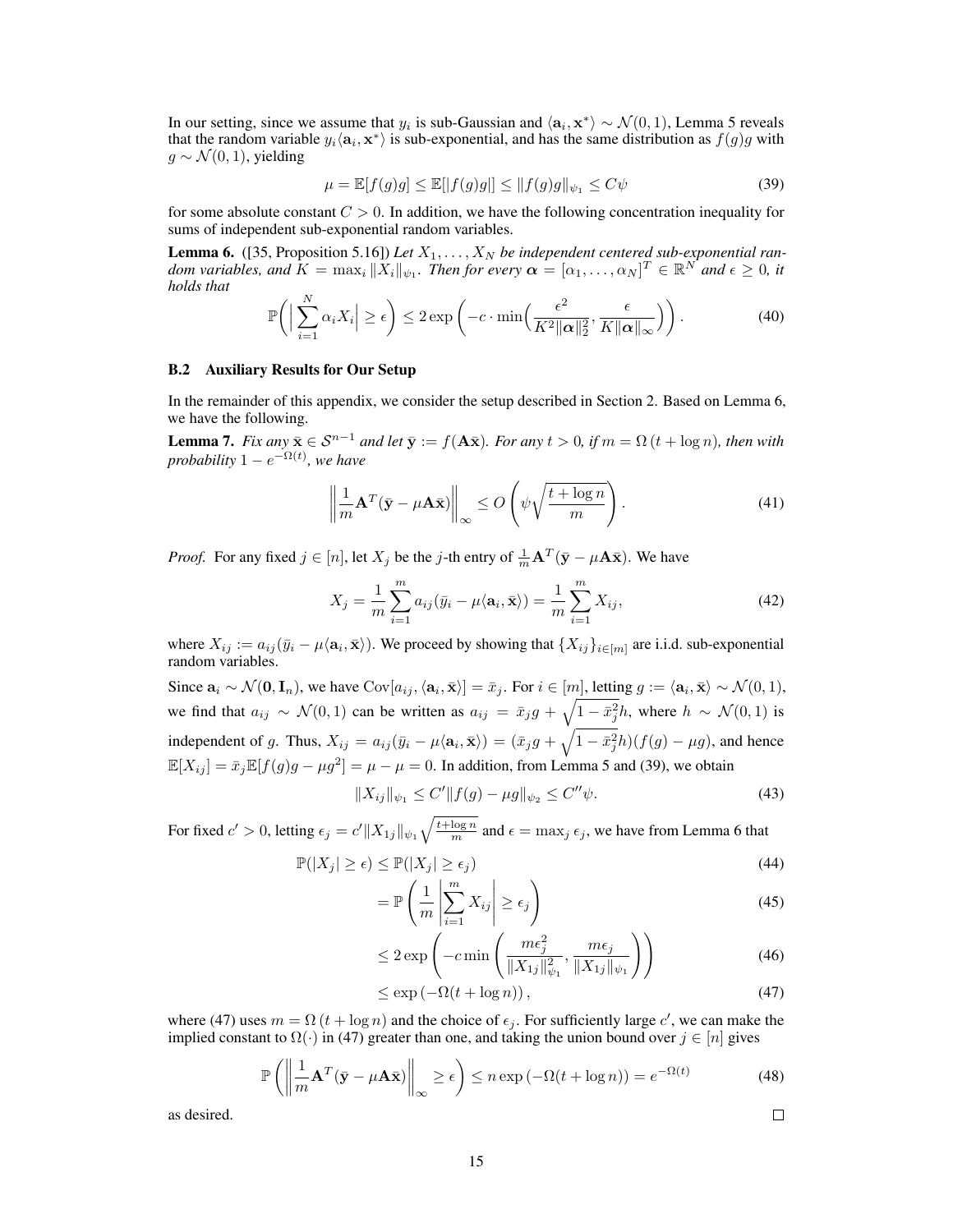In addition, we have the following useful lemma.

<span id="page-3-1"></span>**Lemma 8.** Fix any  $\bar{\mathbf{x}} \in \mathcal{S}^{n-1}$  and let  $\bar{\mathbf{y}} := f(\mathbf{A}\bar{\mathbf{x}})$ . For any fixed  $\mathbf{u} \in \mathbb{R}^n$ , the random variable  $U:=\frac{1}{m}\left\langle \mathbf{u},\mathbf{A}^T(\bar{\mathbf{y}}-\mu\mathbf{A}\bar{\mathbf{x}})\right\rangle$  has zero mean and is sub-exponential. Moreover, for any  $\xi>0$ , if  $m = \Omega(\xi^2)$ , then with probability  $1 - e^{-\Omega(\xi^2)}$ , we have

$$
|U| \le \frac{\xi \psi \|\mathbf{u}\|_2}{\sqrt{m}}.\tag{49}
$$

*Proof.* When u is the zero vector, the result is trivial, so we only consider  $u \neq 0$ . Following similar steps to the proof of Lemma [7,](#page-2-3) we write

$$
\langle \mathbf{u}, \mathbf{A}^T (\bar{\mathbf{y}} - \mu \mathbf{A} \bar{\mathbf{x}}) \rangle = \sum_{j=1}^n u_j \sum_{i=1}^m a_{ij} (\bar{y}_i - \mu \langle \mathbf{a}_i, \bar{\mathbf{x}} \rangle)
$$
(50)

$$
= \sum_{i=1}^{m} (\bar{y}_i - \mu \langle \mathbf{a}_i, \bar{\mathbf{x}} \rangle) \sum_{j=1}^{n} u_j a_{ij}
$$
(51)

$$
= \|\mathbf{u}\|_2 \sum_{i=1}^{m} (\bar{y}_i - \mu \langle \mathbf{a}_i, \bar{\mathbf{x}} \rangle) \langle \mathbf{a}_i, \bar{\mathbf{u}} \rangle \tag{52}
$$

$$
= \|\mathbf{u}\|_2 \sum_{i=1}^{m} U_i,
$$
\n(53)

where  $\bar{\mathbf{u}} = \frac{\mathbf{u}}{\|\mathbf{u}\|_2}$  and  $U_i := (\bar{y}_i - \mu \langle \mathbf{a}_i, \bar{\mathbf{x}} \rangle) \langle \mathbf{a}_i, \bar{\mathbf{u}} \rangle$ . We proceed by showing that  $U_1, \ldots, U_m$  are i.i.d. sub-exponential random variables. Note that  $\langle a_i, \bar{u} \rangle \sim \mathcal{N}(0, 1)$ , and  $Cov[\langle a_i, \bar{u} \rangle, \langle a_i, \bar{x} \rangle] =$  $\langle \bar{\mathbf{x}}, \bar{\mathbf{u}} \rangle$ . Fixing  $i \in [m]$  and letting  $g := \langle \mathbf{a}_i, \bar{\mathbf{x}} \rangle \sim \mathcal{N}(0, 1)$ , we find that  $\langle \mathbf{a}_i, \bar{\mathbf{u}} \rangle$  can be written as  $\langle \mathbf{a}_i, \bar{\mathbf{u}} \rangle = \langle \bar{\mathbf{x}}, \bar{\mathbf{u}} \rangle g + \sqrt{1 - \langle \bar{\mathbf{x}}, \bar{\mathbf{u}} \rangle^2} h$ , where  $h \sim \mathcal{N}(0, 1)$  is independent of g. Therefore, we obtain

$$
\mathbb{E}[U_i] = \mathbb{E}[(\bar{y}_i - \mu \langle \mathbf{a}_i, \bar{\mathbf{x}} \rangle) \langle \mathbf{a}_i, \bar{\mathbf{u}} \rangle] = \langle \bar{\mathbf{x}}, \bar{\mathbf{u}} \rangle \mathbb{E}[f(g)g - \mu g^2] = 0.
$$
 (54)

In addition, from Lemma [5](#page-0-0) and [\(39\)](#page-2-1), we derive

$$
||U_i||_{\psi_1} \le C'||f(g) - \mu g||_{\psi_2} \le C''\psi.
$$
\n(55)

Letting  $\epsilon = c' \frac{\xi \psi ||\mathbf{u}||_2}{\sqrt{m}}$  $\frac{\mathbf{u}_{\parallel 2}}{m}$ , we deduce from Lemma [6](#page-2-0) that

$$
\mathbb{P}(|U| \ge \epsilon) = \mathbb{P}\left(\frac{\|\mathbf{u}\|_2}{m} \left| \sum_{i=1}^{m} U_i \right| \ge \epsilon\right)
$$
\n(56)

$$
\leq 2 \exp\left(-c \min\left(\frac{m\epsilon^2}{\|U_i\|_{\psi_1}^2 \|\mathbf{u}\|_2^2}, \frac{m\epsilon}{\|U_i\|_{\psi_1} \|\mathbf{u}\|_2}\right)\right) \tag{57}
$$

$$
\leq e^{-\Omega(\xi^2)},\tag{58}
$$

<span id="page-3-0"></span> $\Box$ 

where [\(58\)](#page-3-0) follows from  $m = \Omega(\xi^2)$  and the choice of  $\epsilon$ .

Based on the above results, we are now in a positive to prove Lemma [3.](#page--1-6)

#### B.3 Proof of Lemma [3](#page--1-6) (Main Auxiliary Result for Proving Theorem [1\)](#page--1-4)

We utilize ideas from [\[2\]](#page--1-14) based on forming a chain of nets. Specifically, for a positive integer  $l$ , let  $M = M_0 \subseteq M_1 \subseteq \ldots \subseteq M_l$  be a chain of nets of  $B_2^k(r)$  such that  $M_i$  is a  $\frac{\delta_i}{L}$ -net with  $\delta_i = \frac{\delta}{2^i}$ . There exists such a chain of nets with [\[35,](#page--1-12) Lemma 5.2]

<span id="page-3-2"></span>
$$
\log|M_i| \le k \log \frac{4Lr}{\delta_i}.\tag{59}
$$

By the L-Lipschitz assumption on G, we have for any  $i \in [l]$  that  $G(M_i)$  is a  $\delta_i$ -net of  $G(B_2^k(r))$ . We write  $\tilde{\mathbf{x}}$  as

<span id="page-3-3"></span>
$$
\tilde{\mathbf{x}} = (\tilde{\mathbf{x}} - \tilde{\mathbf{x}}_l) + (\tilde{\mathbf{x}}_l - \tilde{\mathbf{x}}_{l-1}) + \ldots + (\tilde{\mathbf{x}}_1 - \tilde{\mathbf{x}}_0) + \tilde{\mathbf{x}}_0,
$$
\n(60)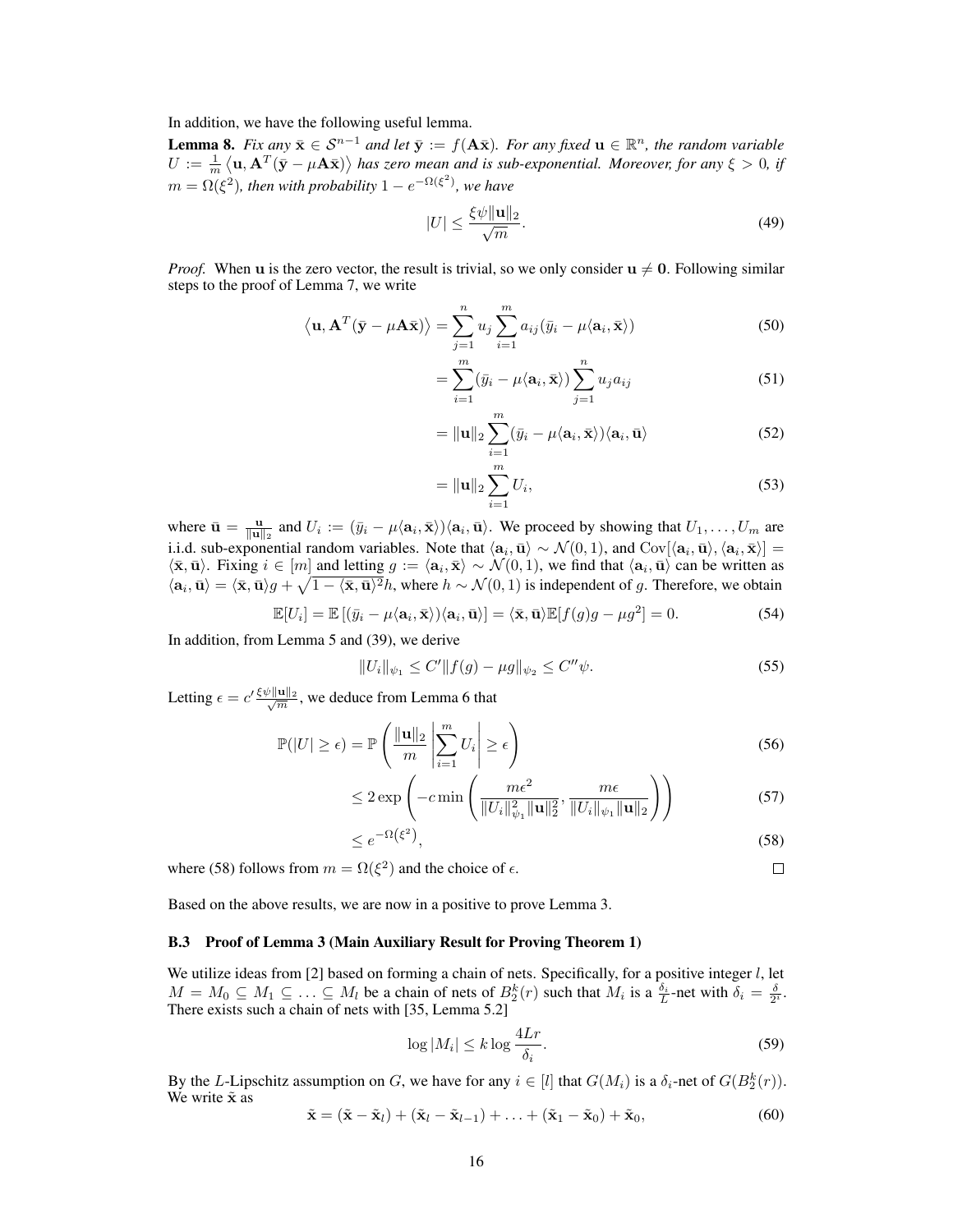where  $\tilde{\mathbf{x}}_i \in G(M_i)$  for all  $i \in [l]$ , and  $\|\tilde{\mathbf{x}} - \tilde{\mathbf{x}}_l\|_2 \le \frac{\delta}{2^l}$ ,  $\|\tilde{\mathbf{x}}_i - \tilde{\mathbf{x}}_{i-1}\|_2 \le \frac{\delta}{2^{i-1}}$  for all  $i \in [l]$ . Therefore, the triangle inequality gives

<span id="page-4-3"></span><span id="page-4-1"></span>
$$
\|\tilde{\mathbf{x}} - \tilde{\mathbf{x}}_0\|_2 < 2\delta. \tag{61}
$$

We decompose  $\frac{1}{m} \langle \mathbf{A}^T (\bar{\mathbf{y}} - \mu \mathbf{A} \bar{\mathbf{x}}), \tilde{\mathbf{x}} - \mu \bar{\mathbf{x}} \rangle$  into three terms:

$$
\left\langle \frac{1}{m} \mathbf{A}^T (\bar{\mathbf{y}} - \mu \mathbf{A} \bar{\mathbf{x}}), \tilde{\mathbf{x}} - \mu \bar{\mathbf{x}} \right\rangle = \left\langle \frac{1}{m} \mathbf{A}^T (\bar{\mathbf{y}} - \mu \mathbf{A} \bar{\mathbf{x}}), \tilde{\mathbf{x}}_0 - \mu \bar{\mathbf{x}} \right\rangle + \sum_{i=1}^l \left\langle \frac{1}{m} \mathbf{A}^T (\bar{\mathbf{y}} - \mu \mathbf{A} \bar{\mathbf{x}}), \tilde{\mathbf{x}}_i - \tilde{\mathbf{x}}_{i-1} \right\rangle + \left\langle \frac{1}{m} \mathbf{A}^T (\bar{\mathbf{y}} - \mu \mathbf{A} \bar{\mathbf{x}}), \tilde{\mathbf{x}} - \tilde{\mathbf{x}}_l \right\rangle.
$$
 (62)

We derive upper bounds for these terms separately:

1. For any  $\mathbf{t} \in \mathbb{R}^n$ , from Lemma [8,](#page-3-1) we have that for any  $\xi > 0$ , if  $m = \Omega(\xi^2)$ , then with probability  $1 - e^{-\Omega(\xi^2)}$ ,

<span id="page-4-0"></span>
$$
\left\langle \frac{1}{m} \mathbf{A}^T (\bar{\mathbf{y}} - \mu \mathbf{A} \bar{\mathbf{x}}), \mathbf{t} - \mu \bar{\mathbf{x}} \right\rangle \le \frac{\xi \psi}{\sqrt{m}} \|\mathbf{t} - \mu \bar{\mathbf{x}}\|_2.
$$
 (63)

Recall that  $\log|G(M)| = \log|M| \le k \log \frac{4Lr}{\delta}$ . We set  $\xi = C\sqrt{k \log \frac{Lr}{\delta}}$  in [\(63\)](#page-4-0), where C is a certain positive constant, and let  $m = \Omega\left(\xi^2\right) = \Omega\left(k \log \frac{L_r}{\delta}\right)$ . By the union bound over  $G(M)$ , we have that with probability  $1 - e^{-\Omega(k \log \frac{L_r}{\delta})}$ , for all  $\mathbf{t} \in G(M)$ ,

$$
\left\langle \frac{1}{m} \mathbf{A}^T (\bar{\mathbf{y}} - \mu \mathbf{A} \bar{\mathbf{x}}), \mathbf{t} - \mu \bar{\mathbf{x}} \right\rangle \le O\left(\psi \sqrt{\frac{k \log \frac{Lr}{\delta}}{m}}\right) \|\mathbf{t} - \mu \bar{\mathbf{x}}\|_2. \tag{64}
$$

Therefore, with probability  $1 - e^{-\Omega(k \log \frac{L_r}{\delta})}$ , the first term in [\(62\)](#page-4-1) can be upper bounded by

$$
\left\langle \frac{1}{m} \mathbf{A}^T (\bar{\mathbf{y}} - \mu \mathbf{A} \bar{\mathbf{x}}), \tilde{\mathbf{x}}_0 - \mu \bar{\mathbf{x}} \right\rangle \le O\left( \psi \sqrt{\frac{k \log \frac{Lr}{\delta}}{m}} \right) \|\tilde{\mathbf{x}}_0 - \mu \bar{\mathbf{x}}\|_2
$$
 (65)

<span id="page-4-2"></span>
$$
\leq O\left(\psi\sqrt{\frac{k\log\frac{Lr}{\delta}}{m}}\right)(\|\tilde{\mathbf{x}}-\mu\bar{\mathbf{x}}\|_2+2\delta),\qquad(66)
$$

where [\(66\)](#page-4-2) uses [\(61\)](#page-4-3) and the triangle inequality.

2. From Lemma [8,](#page-3-1) similarly to [\(63\)](#page-4-0), and applying the union bound, we obtain that for *all*  $i \in [l]$ with corresponding  $\xi_i > 0$  and  $all$   $(\mathbf{t}_{i-1}, \mathbf{t}_i)$  pairs in  $G(M_{i-1}) \times G(M_i)$ , if  $m = \Omega \left( \max_i \xi_i^2 \right)$ , then with probability at least  $1 - \sum_{i=1}^{l} |M_{i-1}| \cdot |M_i| e^{-\frac{\xi_i^2}{2}}$ ,

$$
\left\langle \frac{1}{m} \mathbf{A}^T (\bar{\mathbf{y}} - \mu \mathbf{A} \bar{\mathbf{x}}), \mathbf{t}_i - \mathbf{t}_{i-1} \right\rangle \leq \frac{\xi_i \psi}{\sqrt{m}} \|\mathbf{t}_i - \mathbf{t}_{i-1}\|_2.
$$
 (67)

Since [\(59\)](#page-3-2) gives  $\log(|M_i| \cdot |M_{i-1}|) \le 2ik + 2k \log \frac{4Lr}{\delta}$ , if we set  $\xi_i = C' \sqrt{ik + k \log \frac{Lr}{\delta}}$ with  $C'$  sufficiently large, we obtain

$$
\sum_{i=1}^{l} |M_{i-1}| \cdot |M_i| e^{-\frac{\xi_i^2}{2}} = \sum_{i=1}^{l} e^{-\Omega\left(ik + k \log \frac{L_r}{\delta}\right)} = e^{-\Omega\left(k \log \frac{L_r}{\delta}\right)} \sum_{i=1}^{l} e^{-\Omega(ik)} = e^{-\Omega\left(k \log \frac{L_r}{\delta}\right)}.
$$
\n(68)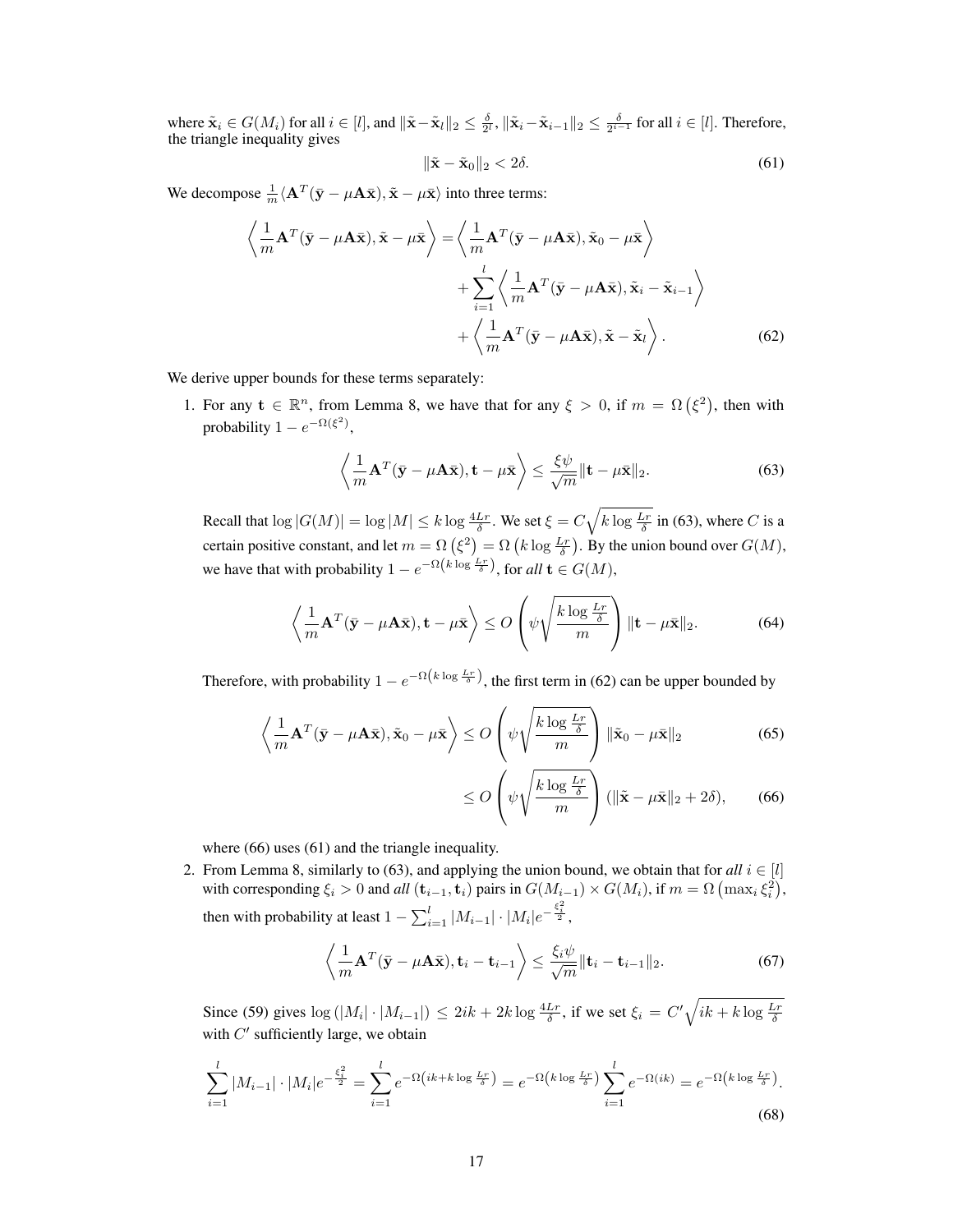Recall that  $\|\tilde{\mathbf{x}}_i-\tilde{\mathbf{x}}_{i-1}\|_2 \leq \frac{\delta}{2^{i-1}}$  for all  $i \in [l]$ . Then, we obtain that if  $m = \Omega\left(k\left(l + \log \frac{Lr}{\delta}\right)\right)$ , with probability  $1 - e^{-\Omega(k \log \frac{L_r}{\delta})}$ , the second term in [\(62\)](#page-4-1) can be upper bounded by

$$
\sum_{i=1}^{l} \left\langle \frac{1}{m} \mathbf{A}^T (\bar{\mathbf{y}} - \mu \mathbf{A} \bar{\mathbf{x}}), \tilde{\mathbf{x}}_i - \tilde{\mathbf{x}}_{i-1} \right\rangle \le \frac{\psi}{\sqrt{m}} \sum_{i=1}^{l} \xi_i \| \tilde{\mathbf{x}}_i - \tilde{\mathbf{x}}_{i-1} \|_2
$$
 (69)

<span id="page-5-0"></span>
$$
\leq C' \psi \sum_{i=1}^{l} \sqrt{\frac{ik + k \log \frac{Lr}{\delta}}{m}} \times \frac{\delta}{2^{i-1}} \qquad (70)
$$

<span id="page-5-1"></span>
$$
\leq C' \psi \delta \sqrt{\frac{k}{m}} \sum_{i=1}^{l} \frac{\sqrt{i} + \sqrt{\log \frac{Lr}{\delta}}}{2^{i-1}} \tag{71}
$$

<span id="page-5-2"></span>
$$
=O\left(\psi\delta\sqrt{\frac{k\log\frac{Lr}{\delta}}{m}}\right),\tag{72}
$$

where [\(70\)](#page-5-0) substitutes the choice of  $\xi_i$ , [\(71\)](#page-5-1) uses  $\sqrt{a+b} \leq \sqrt{a}$  + √ b, and [\(72\)](#page-5-2) uses the assumption  $Lr = \Omega(\delta n)$  and the fact that  $\sum_{i=1}^{\infty}$  $rac{\sqrt{i}}{2^{i-1}}$  is finite.

3. With  $m = \Omega\left(k \log \frac{Lr}{\delta}\right)$ , if we set  $t = \Omega(k \log \frac{Lr}{\delta})$  in Lemma [7,](#page-2-3) we obtain with probability  $1 - e^{-\Omega\left(k \log \frac{Lr}{\delta}\right)}$  that

$$
\left\| \frac{1}{m} \mathbf{A}^T (\bar{\mathbf{y}} - \mu \mathbf{A} \bar{\mathbf{x}}) \right\|_{\infty} \le O\left(\psi \sqrt{\frac{k \log \frac{Lr}{\delta}}{m}}\right). \tag{73}
$$

Then, setting  $l = \lceil \log_2 n \rceil$ , with probability  $1 - e^{-\Omega(k \log \frac{L_r}{\delta})}$ , the third term in [\(62\)](#page-4-1) can be upper bounded as follows:

$$
\left\langle \frac{1}{m} \mathbf{A}^T (\bar{\mathbf{y}} - \mu \mathbf{A} \bar{\mathbf{x}}), \tilde{\mathbf{x}} - \tilde{\mathbf{x}}_l \right\rangle \le \left\| \frac{1}{m} \mathbf{A}^T (\bar{\mathbf{y}} - \mu \mathbf{A} \bar{\mathbf{x}}) \right\|_{\infty} \| \tilde{\mathbf{x}} - \tilde{\mathbf{x}}_l \|_1
$$
 (74)

<span id="page-5-4"></span><span id="page-5-3"></span>
$$
\leq O\left(\psi\sqrt{\frac{k\log\frac{Lr}{\delta}}{m}}\right)\sqrt{n}\|\tilde{\mathbf{x}}-\tilde{\mathbf{x}}_l\|_2\tag{75}
$$

<span id="page-5-5"></span>
$$
\leq O\left(\psi\sqrt{\frac{k\log\frac{Lr}{\delta}}{m}}\right)\sqrt{n}\times\frac{\delta}{2^l}\tag{76}
$$

<span id="page-5-6"></span>
$$
=O\left(\psi\delta\sqrt{\frac{k\log\frac{Lr}{\delta}}{m}}\right),\tag{77}
$$

where [\(74\)](#page-5-3) uses Hölder's inequality, [\(75\)](#page-5-4) uses  $\|\mathbf{v}\|_1 \leq \sqrt{n} \|\mathbf{v}\|_2$  for  $\mathbf{v} \in \mathbb{R}^n$ , [\(76\)](#page-5-5) uses the definition of  $\tilde{\mathbf{x}}_l$ , and [\(77\)](#page-5-6) uses  $l = \lceil \log_2 n \rceil$ .

By the assumption  $Lr = \Omega(\delta n)$ , the choice  $l = \lceil \log_2 n \rceil$  leads to  $m = \Omega\left(k\left(l + \log \frac{Lr}{\delta}\right)\right)$  $\Omega(k \log \frac{Lr}{\delta})$ . Substituting [\(66\)](#page-4-2), [\(72\)](#page-5-2), and [\(77\)](#page-5-6) into [\(62\)](#page-4-1), we obtain that when  $m = \Omega(k \log \frac{Lr}{\delta})$ , with probability  $1 - e^{-\Omega\left(k \log \frac{Lr}{\delta}\right)},$ 

$$
\left\langle \frac{1}{m} \mathbf{A}^T (\bar{\mathbf{y}} - \mu \mathbf{A} \bar{\mathbf{x}}), \tilde{\mathbf{x}} - \mu \bar{\mathbf{x}} \right\rangle \le O\left(\psi \sqrt{\frac{k \log \frac{Lr}{\delta}}{m}}\right) \|\tilde{\mathbf{x}} - \mu \bar{\mathbf{x}}\|_2 + O\left(\delta \psi \sqrt{\frac{k \log \frac{Lr}{\delta}}{m}}\right). \tag{78}
$$

This completes the proof of Lemma [3.](#page--1-6)

# C Omitted Proofs from Section [4](#page--1-15) (Other Extensions)

# C.1 Proof Outline for Corollary [2](#page--1-16) (Bounded Sparse Vectors)

For fixed  $\nu > 0$ , let  $S_{\nu} := \sum_{k}^{n} \cap \nu B_{2}^{n}$ , where  $\sum_{k}^{n}$  represents the set of k-sparse vectors in  $\mathbb{R}^{n}$ . We know that for any  $\delta > 0$ , there exists a  $\delta$ -net  $\mathcal{M}_{\nu}$  of  $\mathcal{S}_{\nu}$  with  $|\mathcal{M}_{\nu}| \leq {n \choose k} \left(\frac{\nu}{\delta}\right)^k \leq \left(\frac{e n \nu}{k \delta}\right)^k =$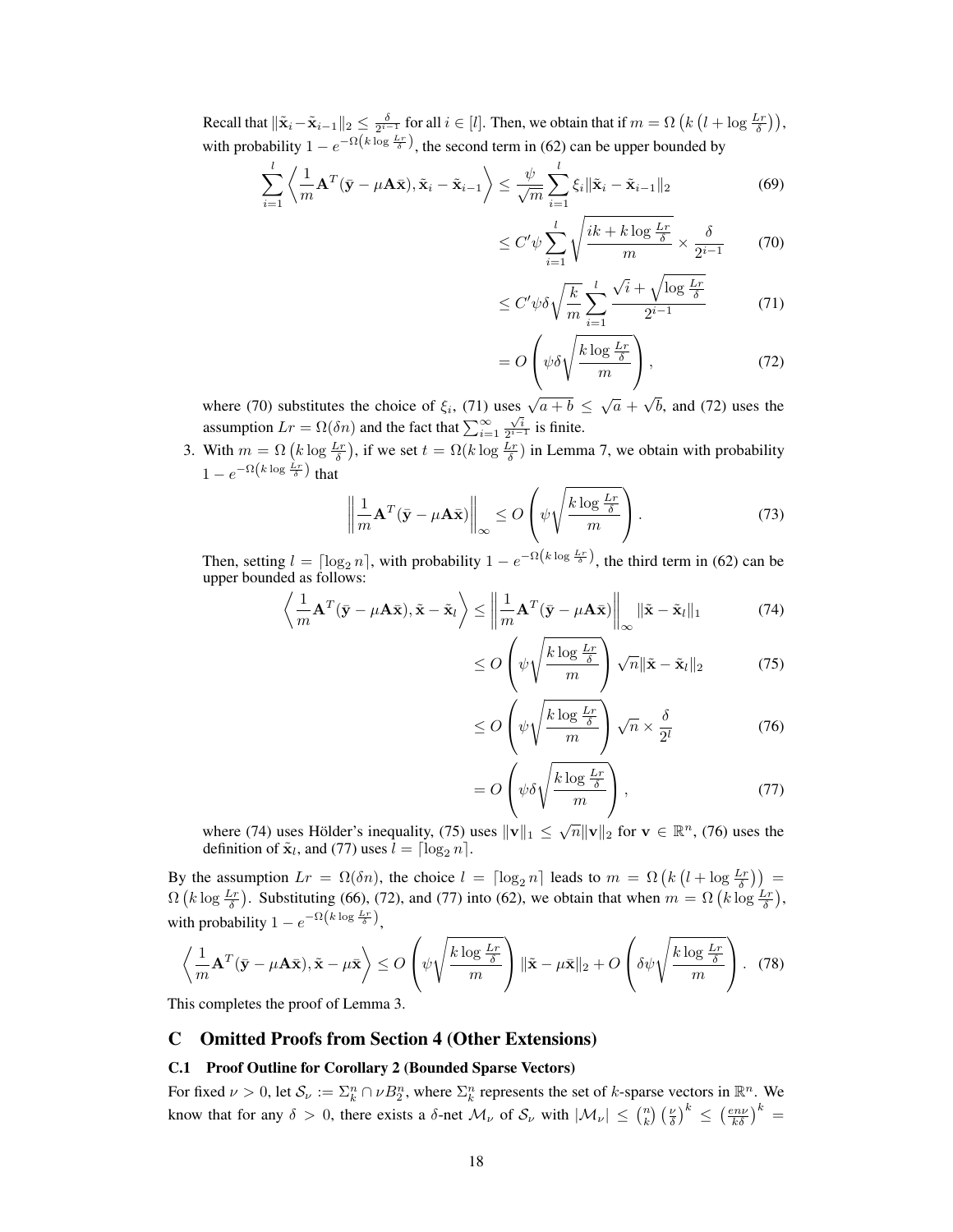$\exp\left(O\left(k \log \frac{\nu n}{\delta k}\right)\right)$  [\[1\]](#page--1-17). Using this observation and following the proof of Theorem [1,](#page--1-4) we can derive the Corollary [2](#page--1-16) for the case that the signal comes from the set of bounded  $k$ -sparse vectors.

#### C.2 Proof of Corollary [3](#page--1-18) (General Covariance Matrices)

We can write  $a_i$  as  $a_i =$  $\sqrt{\Sigma}$ **b**<sub>i</sub> with **b**<sub>i</sub> ~  $\mathcal{N}(\mathbf{0}, \mathbf{I}_n)$ . Letting<sup>[5](#page-6-0)</sup>  $\mathbf{A} = [\mathbf{a}_1^T; \mathbf{a}_2^T; \dots; \mathbf{a}_m^T] \in \mathbb{R}^{m \times n}$  and  $\mathbf{B} = \left[ \mathbf{b}_1^T; \ldots; \mathbf{b}_m^T \right] \in \mathbb{R}^{m \times n}$ , we have

$$
\hat{\mathbf{x}} = \arg\min_{\mathbf{x} \in \mathcal{K}} \|\mathbf{y} - \mathbf{A}\mathbf{x}\|_2
$$
  
\n
$$
\Leftrightarrow \hat{\mathbf{x}} = \arg\min_{\mathbf{x} \in \mathcal{K}} \|\mathbf{y} - \mathbf{B}\sqrt{\Sigma}\mathbf{x}\|_2
$$
\n(79)

$$
\Leftrightarrow \sqrt{\Sigma}\hat{\mathbf{x}} = \arg\min_{\mathbf{x}\in\sqrt{\Sigma}\mathcal{K}} \|\mathbf{y} - \mathbf{B}\mathbf{x}\|_2.
$$
 (80)

Define  $\hat{G}$  as  $\hat{G}(\mathbf{z}) = \sqrt{\Sigma} G(\mathbf{z})$  for all  $\mathbf{z} \in B_2^k(r)$ . Then, it is straightforward to establish that  $\hat{G}$  is  $\hat{L}$ -Lipschitz with  $\hat{L} = \|\Sigma\|_{2\to 2}^{\frac{1}{2}}L$ . In addition, we have  $\mathbf{y} = f(\mathbf{A}\mathbf{x}^*) = f(\mathbf{B})$  $\sqrt{\Sigma} \mathbf{x}^{*}$ ),  $\parallel$  $\sqrt{\Sigma} \mathbf{x}^* \|_2 = 1$ and  $\mu(\sqrt{\Sigma}x^*) \in$  $\sqrt{\Sigma} \mathcal{K} = \hat{G}(B_2^k(r))$ . Applying Theorem [1,](#page--1-4) we obtain that when  $\|\Sigma\|_{2\to 2}^{\frac{1}{2}} Lr =$  $\Omega(\epsilon \psi n)$  and  $m = \Omega\left(\frac{k}{\epsilon^2}\log \frac{\|\boldsymbol{\Sigma}\|_{2\to 2}^{\frac{1}{2}} L r}{\epsilon \psi}\right)$ , with probability  $1 - e^{-\Omega(\epsilon^2 m)}$ , √  $\boldsymbol{\Sigma}\hat{\mathbf{x}} - \mu$  $\sqrt{\Sigma} \mathbf{x}^* \|_2 \leq \psi \epsilon + \tau,$  (81)

as desired.

## D Alternative Model for Binary Measurements

For binary observations, the following measurement model is considered in various works [\[4,](#page--1-19) [24,](#page--1-20) [43,](#page--1-21) [44\]](#page--1-22): The response variables,  $y_i \in \{-1, 1\}$ ,  $i \in [m]$ , are drawn independently at random according to some distribution satisfying

<span id="page-6-1"></span>
$$
\mathbb{E}[y_i|\mathbf{a}_i] = \theta(\mathbf{a}_i^T \mathbf{x}^*),\tag{82}
$$

for some deterministic function  $\theta$  with  $-1 \leq \theta(z) \leq 1$ . In this section, we provide a result related to Theorem [1](#page--1-4) for this model, again considering the case that  $a_i \sim \mathcal{N}(\mathbf{0}, \mathbf{I}_n)$  and  $\mathbf{x}^* \in \mathcal{K} \cap \mathcal{S}^{n-1}$  with  $\mathcal{K} = G(B_2^k(r))$  for some L-Lipschitz generative model G.

The model [\(82\)](#page-6-1) is a special case of [\(3\)](#page--1-23) in which  $f(g) \in \{-1,1\}$  and  $\mathbb{E}[f(g)] = \theta(g)$ . Using this interpretation and the tower property of expectation, we readily find that

$$
\mu = \mathbb{E}[\mathbb{E}[f(g)g \mid g]] = \mathbb{E}[\theta(g)g]
$$
\n(83)

with  $g \sim \mathcal{N}(0, 1)$ . In addition, we have for any  $i \in [m]$  that

$$
\mathbb{E}[y_i \mathbf{a}_i^T \mathbf{x}^*] = \mathbb{E}[\mathbb{E}[y_i \mathbf{a}_i^T \mathbf{x}^* | \mathbf{a}_i]] = \mathbb{E}[(\mathbf{a}_i^T \mathbf{x}^*) \theta (\mathbf{a}_i^T \mathbf{x}^*)] = \mu,
$$
\n(84)

and it is straightforward to show that [\[43,](#page--1-21) Lemma 4]

$$
\mathbb{E}[y_i \mathbf{a}_i] = \mu \mathbf{x}^*.
$$
 (85)

Let  $\tilde{\mathbf{y}} \in \{-1, 1\}^m$  be a vector of corrupted observations satisfying  $\frac{1}{\sqrt{m}} \|\mathbf{y} - \tilde{\mathbf{y}}\|_2 \le \tau$ . To derive an estimator for  $\mathbf{x}^*$ , we seek  $\hat{\mathbf{x}}$  *maximizing*  $\tilde{\mathbf{y}}^T(\mathbf{A}\mathbf{x})$  over  $\mathbf{x} \in \mathcal{K} = G(B_2^k(r))$ , i.e.,

<span id="page-6-2"></span>
$$
\hat{\mathbf{x}} := \arg \max_{\mathbf{x} \in \mathcal{K}} \tilde{\mathbf{y}}^T (\mathbf{A} \mathbf{x}). \tag{86}
$$

As was done in previous works such as [\[24,](#page--1-20) [43\]](#page--1-21), we assume that the considered low-dimensional set is contained in the unit Euclidean ball, i.e.,  $\mathcal{K} \subseteq B_2^n$ . In this section, we establish the following theorem, which is similar to Theorem [1.](#page--1-4) Although the ideas are similar, the model assumptions and the algorithms used are slightly different, so the results are both of interest.

<span id="page-6-3"></span>**Theorem 3.** *Consider any*  $x^* \in K \cap S^{n-1}$  *with*  $K = G(B_2^k(r)) \subseteq B_2^n$  *for some L-Lipschitz generative model*  $G : B_2^k(r) \to \mathbb{R}^n$ , along with y generated from the model [\(82\)](#page-6-1) with  $a_i \stackrel{i.i.d.}{\sim} a_i$  $\widetilde{\mathcal{N}}(\mathbf{0}, \mathbf{I}_n)$ , and an arbitrary corrupted vector  $\tilde{\mathbf{y}}$  with  $\frac{1}{\sqrt{m}}\|\tilde{\mathbf{y}}-\mathbf{y}\|_2 \leq \tau$ . For any  $\epsilon > 0$ , if  $Lr = \Omega(\epsilon n)$  $and m = \Omega\left(\frac{k}{\epsilon^2}\log\frac{Lr}{\epsilon}\right)$ , then with probability  $1 - e^{-\Omega(\epsilon^2 m)}$ , any solution  $\hat{\mathbf{x}}$  to [\(86\)](#page-6-2) satisfies

$$
\|\mathbf{x}^* - \hat{\mathbf{x}}\|_2 \le \frac{\epsilon + \tau}{\mu}.\tag{87}
$$

The proof is mostly similar to that of Theorem [1,](#page--1-4) so we only outline the differences in the following.

<span id="page-6-0"></span><sup>5</sup> For matrices  $V_1 \in \mathbb{R}^{F_1 \times N}$  and  $V_2 \in \mathbb{R}^{F_2 \times N}$ , we let  $[V_1; V_2]$  denote the vertical concatenation.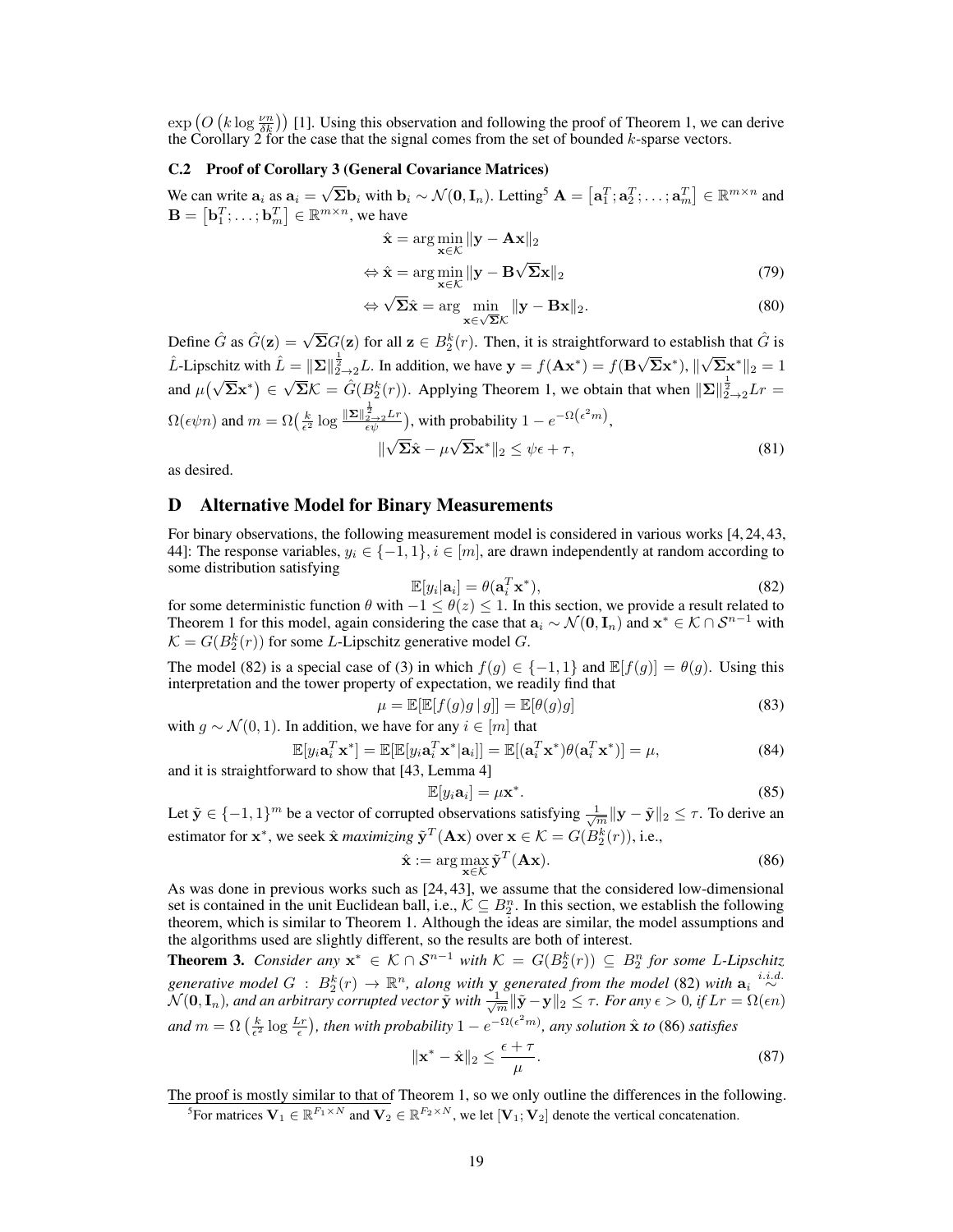#### D.1 Auxiliary Results

In the remainder of this appendix, we assume that the binary vector y is generated according to [\(82\)](#page-6-1). Note that for binary measurements, the relevant random variables are sub-Gaussian, and thus we only need concentration inequalities for sub-Gaussian random variables, instead of those for sub-exponential random variables. According to [\[35,](#page--1-12) Proposition 5.10], we have the following concentration inequality for sub-Gaussian random variables.

<span id="page-7-0"></span>**Lemma 9.** (Hoeffding-type inequality [\[35,](#page--1-12) Proposition 5.10]) Let  $X_1, \ldots, X_N$  be independent *zero-mean sub-Gaussian random variables, and let*  $K = \max_i ||X_i||_{\psi_2}$ . Then, for any  $\alpha =$  $[\alpha_1, \alpha_2, \ldots, \alpha_N]^T \in \mathbb{R}^N$  and any  $t \geq 0$ , it holds that

$$
\mathbb{P}\left(\left|\sum_{i=1}^{N} \alpha_i X_i\right| \ge t\right) \le \exp\left(1 - \frac{ct^2}{K^2 \|\alpha\|_2^2}\right),\tag{88}
$$

*where*  $c > 0$  *is a constant.* 

By Lemma [9](#page-7-0) and the equality  $\mathbb{E}[y_i \mathbf{a}_i] = \lambda \mathbf{x}^*$ , we arrive at the following lemma, which is similar to Lemma [7.](#page-2-3)

<span id="page-7-1"></span>**Lemma 10.** [\[43,](#page--1-21) Lemma 3] *With probability at least*  $1 - e^{1-t}$ , we have

$$
\left\| \frac{1}{m} \mathbf{A}^T \mathbf{y} - \lambda \mathbf{x}^* \right\|_{\infty} \le c \sqrt{\frac{t + \log n}{m}}
$$
(89)

*for a certain constant*  $c > 0$ *.* 

<span id="page-7-2"></span>The following lemma is proved similarly to Lemma [8,](#page-3-1) so the details are omitted. **Lemma 11.** For any  $\mathbf{u} \in \mathbb{R}^n$ , the random variable  $U := \langle \frac{1}{m} \mathbf{A}^T \mathbf{y} - \lambda \mathbf{x}^*, \mathbf{u} \rangle$  is sub-Gaussian with *zero mean. Moreover, for any* ξ > 0*, with probability* 1 − e −Ω(ξ 2 ) *, we have*

$$
|U| \le \frac{\xi ||\mathbf{u}||_2}{\sqrt{m}}.\tag{90}
$$

<span id="page-7-3"></span>Finally, based on Lemmas [10](#page-7-1) and [11,](#page-7-2) and by using a chain of nets similarly to [\(59\)](#page-3-2)–[\(60\)](#page-3-3), we derive the following analog of Lemma [3,](#page--1-6) whose proof is again omitted due to similarity. Note that Lemmas [10](#page-7-1) and [11](#page-7-2) are only used to derive Lemma [12,](#page-7-3) and they are not directly used in the proof of Theorem [3.](#page-6-3) **Lemma 12.** *For any*  $\delta > 0$ , if  $Lr = \Omega(\delta n)$  and  $m = \Omega(k \log \frac{Lr}{\delta})$ , then with probability 1 –  $e^{-\Omega(k \log \frac{Lr}{\delta})}$ , it holds that

$$
\left\langle \frac{1}{m} \mathbf{A}^T \mathbf{y} - \lambda \mathbf{x}^*, \hat{\mathbf{x}} - \mathbf{x}^* \right\rangle \le O\left(\sqrt{\frac{k \log \frac{Lr}{\delta}}{m}}\right) \|\mathbf{x}^* - \hat{\mathbf{x}}\|_2 + O\left(\delta \sqrt{\frac{k \log \frac{Lr}{\delta}}{m}}\right). \tag{91}
$$

#### D.2 Proof Outline for Theorem [3](#page-6-3)

Because  $\hat{\mathbf{x}}$  maximizes  $\tilde{\mathbf{y}}^T(\mathbf{A}\mathbf{x})$  within K and we assume  $\mathbf{x}^* \in \mathcal{K}$ , we obtain

$$
\tilde{\mathbf{y}}^T(\mathbf{A}\hat{\mathbf{x}}) \ge \tilde{\mathbf{y}}^T(\mathbf{A}\mathbf{x}^*),\tag{92}
$$

which gives the following after some simple manipulations:

$$
\langle \mu \mathbf{x}^*, \mathbf{x}^* - \hat{\mathbf{x}} \rangle \le \left\langle \frac{1}{m} \mathbf{A}^T \tilde{\mathbf{y}} - \mu \mathbf{x}^*, \hat{\mathbf{x}} - \mathbf{x}^* \right\rangle.
$$
 (93)

Using  $\|\hat{\mathbf{x}}\|_2 \leq 1$  and  $\|\mathbf{x}^*\|_2 = 1$ , we derive a lower bound for  $\langle \mu \mathbf{x}^*, \mathbf{x}^* - \hat{\mathbf{x}} \rangle$ , i.e.,

<span id="page-7-4"></span>
$$
\frac{\mu}{2} \|\hat{\mathbf{x}} - \mathbf{x}^*\|_2^2 \le \langle \mu \mathbf{x}^*, \mathbf{x}^* - \hat{\mathbf{x}} \rangle. \tag{94}
$$

Once this result is in place, the analysis proceeds similarly to that of Theorem [1:](#page--1-4) Similar to [\(19\)](#page--1-24), we derive an upper bound for the adversarial noise term, and using Lemma [12](#page-7-3) (which is similar to Lemma [3\)](#page--1-6) to derive the following analog of [\(20\)](#page--1-25):

<span id="page-7-5"></span>
$$
\left\langle \frac{1}{m} \mathbf{A}^T \tilde{\mathbf{y}} - \mu \mathbf{x}^*, \hat{\mathbf{x}} - \mathbf{x}^* \right\rangle \le \left( \tau + \sqrt{\frac{k \log \frac{Lr}{\delta}}{m}} \right) \|\mathbf{x}^* - \hat{\mathbf{x}}\|_2 + O\left( \tau \delta + \delta \sqrt{\frac{k \log \frac{Lr}{\delta}}{m}} \right). \tag{95}
$$

Combining [\(94\)](#page-7-4) and [\(95\)](#page-7-5), and using similar steps to those following [\(23\)](#page--1-26) in the proof of Theorem [1,](#page--1-4) we derive the desired upper bound for  $\|\mathbf{x}^* - \hat{\mathbf{x}}\|_2$ . The details are omitted to avoid repetition.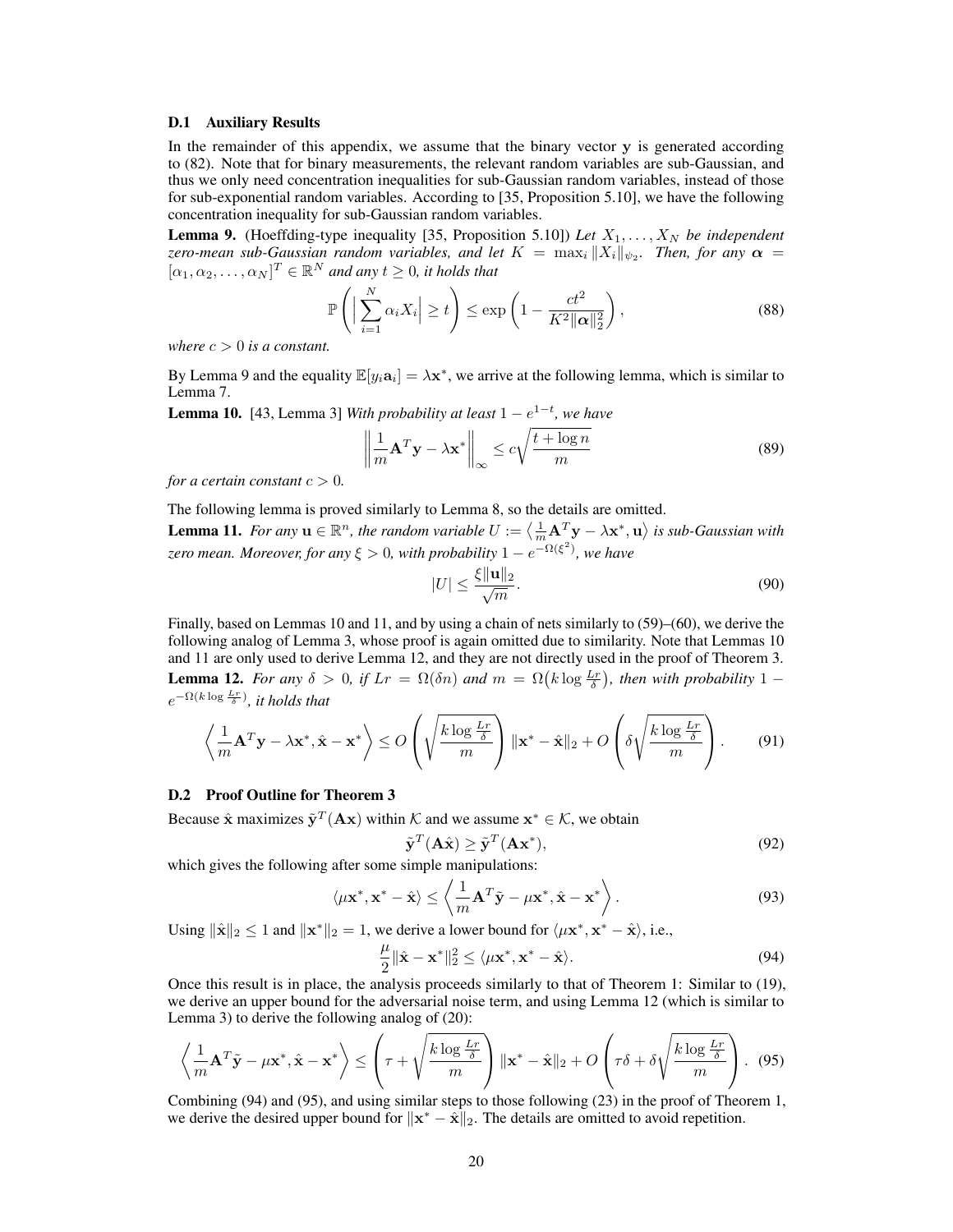# <span id="page-8-0"></span>E Relation to the Gaussian Mean Width

The (global) Gaussian mean width (GMW) of a set  $K$  is defined as

$$
\omega(\mathcal{K}) := \mathbb{E}\left[\sup_{\mathbf{x}\in\mathcal{K}-\mathcal{K}} \langle \mathbf{g}, \mathbf{x} \rangle\right],\tag{96}
$$

where  $\mathcal{K} - \mathcal{K} := \{ \mathbf{s} - \mathbf{t} : \mathbf{s} \in \mathcal{K}, \mathbf{t} \in \mathcal{K} \}$  and  $\mathbf{g} \sim \mathcal{N}(\mathbf{0}, \mathbf{I}_n)$ . The GMW of  $\mathcal{K}$  is a geometric parameter, and is useful for understanding the effective dimension of  $K$  in estimation problems. In various related works such as [\[25,](#page--1-10) [26\]](#page--1-1), the sample complexity derived depends directly on the GMW or its local variants. For example, if  $K \subseteq \mathbb{R}^n$  is compact and star shaped, then by [\[26,](#page--1-1) Eq. (2.1)],  $m = O\left(\frac{\omega(\mathcal{K})^2}{\epsilon^4}\right)$  $\frac{(\mathcal{K})^2}{\epsilon^4}$ ) measurements suffice for  $\epsilon$ -accurate recovery.

According to [\[24\]](#page--1-20), the GMW satisfies the following properties:

- 1. If  $\mathcal{K} = B_2^n$  or  $\mathcal{K} = \mathcal{S}^{n-1}$ , then  $\omega(\mathcal{K}) = \mathbb{E}[\|\mathbf{g}\|_2] \le (\mathbb{E} [\|\mathbf{g}\|_2^2])^{1/2} = \sqrt{n}$ ;
- 2. If K is a finite set contained in  $B_2^n$ , then  $\omega(\mathcal{K}) \leq C \sqrt{\log |\mathcal{K}|}$ .

Using these observations, we obtain the following lemma.

**Lemma 13.** *Fix*  $r > 0$ *, and let* G *be an L-Lipschitz generative model with*  $Lr = \Omega(1)$ *, and let*  $\mathcal{K} = G(B_2^k(r)) \subseteq B_2^n$ . Then, we have

$$
\omega(\mathcal{K})^2 = \Theta\left(k \log \frac{Lr\sqrt{n}}{\sqrt{k}}\right). \tag{97}
$$

*Proof.* As we stated in [\(59\)](#page-3-2), for any  $\delta > 0$ , there exists a set  $M \subseteq B_2^k(r)$  being a  $\frac{\delta}{L}$ -net of  $B_2^k(r)$  with  $\log|M| \le k \log \frac{4Lr}{\delta}$ , and  $G(M)$  is a  $\delta$ -net of K. For any  $\mathbf{x} \in \mathcal{K} - \mathcal{K}$ , there exists  $\mathbf{s} \in G(M) - G(M)$ with  $\|\mathbf{x} - \mathbf{s}\|_2 \leq 2\delta$ ; hence,

$$
\langle \mathbf{g}, \mathbf{x} \rangle \le \langle \mathbf{g}, \mathbf{s} \rangle + ||\mathbf{g}||_2 ||\mathbf{x} - \mathbf{s}||_2 \le \langle \mathbf{g}, \mathbf{s} \rangle + 2\delta ||\mathbf{g}||_2. \tag{98}
$$

As a result, we have

$$
\omega(\mathcal{K}) = \mathbb{E}\left[\sup_{\mathbf{x}\in\mathcal{K}-\mathcal{K}} \langle \mathbf{g}, \mathbf{x} \rangle\right]
$$
(99)

$$
\leq \omega(G(M)) + 2\delta \mathbb{E}[\|\mathbf{g}\|_2] \tag{100}
$$

$$
\leq C\sqrt{k\log\frac{4Lr}{\delta}} + 2\delta\sqrt{n}.\tag{101}
$$

By a similar argument, we also have

$$
\omega(\mathcal{K}) \ge C\sqrt{k \log \frac{4Lr}{\delta}} - 2\delta\sqrt{n}.\tag{102}
$$

Setting  $\delta = \sqrt{\frac{k}{n}}$  and applying the assumption  $Lr = \Omega(1)$ , we obtain the desired result.  $\Box$ 

We emphasize that the above analysis assumes that  $G(B_2^k(r)) \subseteq B_2^n$ , and in the absence of such an assumption, the Gaussian mean width  $\omega(\mathcal{K})$  will generally grow linearly with the radius.

Returning to the sample complexity  $m = O(\frac{k}{\epsilon^2} \log \frac{Lr}{\psi \epsilon})$  in Theorem [1,](#page--1-4) we find that this reduces to  $m = O\left(\frac{\omega(\mathcal{K})^2}{\epsilon^2}\right)$  $\frac{(\mathcal{K})^2}{\epsilon^2}$ ) in broad scaling regimes. For instance, this is the case when  $\psi$  is constant,  $Lr = n^{\Omega(1)}$  (as is typical for neural networks [\[2\]](#page--1-14)), and  $\epsilon$  decays no faster than polynomially in n.

# F Local Embedding Property (LEP) for the 1-bit Model

For  $\mathbf{v}, \mathbf{v}' \in \mathbb{R}^m$ , let  $d_H(\mathbf{v}, \mathbf{v}') := \frac{1}{m} \sum_{i=1}^m \mathbf{1}\{v_i \neq v'_i\}$  denote the (normalized) Hamming distance. Note that when  $f(x) = sign(x)$ , we obtain  $\mu = \mathbb{E}[f(g)g] = \sqrt{\frac{2}{\pi}}$  and  $\psi = 1$ . We have the following lemma, which essentially states that for all  $x, s \in S^{n-1}$ , if x is close to s in  $\ell_2$ -norm, then  $sign(Ax)$ is close to  $sign(As)$  in Hamming distance.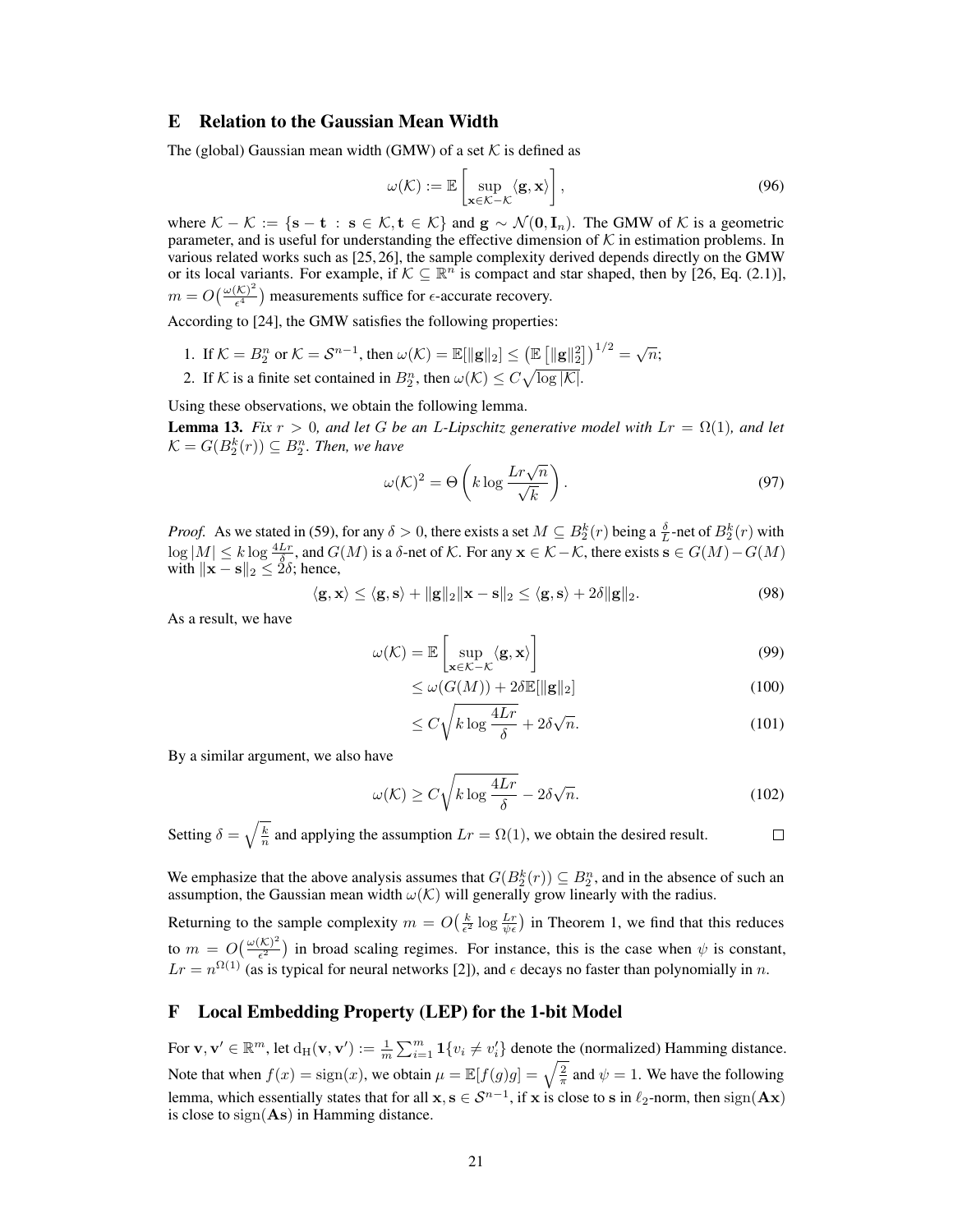**Lemma 14.** (Adapted from [\[17,](#page--1-27) Corollary 2]) *For fixed*  $\epsilon \in (0,1)$ , if  $m = \Omega(\frac{k}{\epsilon} \log \frac{Lr}{\mu \epsilon^2})$ , with *probability*  $1 - e^{-\Omega(\epsilon m)}$ , for all  $\mathbf{x}_1, \mathbf{x}_2 \in S^{n-1}$  *with*  $\mu_1 \mathbf{x}_1, \mu_2 \mathbf{x}_2 \in \mathcal{K}$ , where  $\mu_1, \mu_2 = \Theta(\mu)$ , it *holds that*

<span id="page-9-0"></span>
$$
\|\mathbf{x}_1 - \mathbf{x}_2\|_2 \le \epsilon \Rightarrow d_H(\text{sign}(\mathbf{A}\mathbf{x}_1), \text{sign}(\mathbf{A}\mathbf{x}_2)) \le O(\epsilon). \tag{103}
$$

Note that each entry of  $|\text{sign}(\mathbf{A} \mathbf{x}_1) - \text{sign}(\mathbf{A} \mathbf{x}_2)|$  is either 2 or 0. Hence, if [\(103\)](#page-9-0) is satisfied, we have

$$
\frac{1}{\sqrt{m}}\|\text{sign}(\mathbf{A}\mathbf{x}_1) - \text{sign}(\mathbf{A}\mathbf{x}_2)\|_2 = 2\sqrt{d_H(\text{sign}(\mathbf{A}\mathbf{x}_1), \text{sign}(\mathbf{A}\mathbf{x}_2))} \le O(\sqrt{\epsilon}).\tag{104}
$$

That is, setting  $\beta = \frac{1}{2}$  $\beta = \frac{1}{2}$  $\beta = \frac{1}{2}$ , we have that  $f(x) = \text{sign}(x)$  satisfies Assumption 1 in Section [5](#page--1-29) with  $M_{\rm LEP}(\delta, \beta) = O\left(\frac{k}{\delta} \log \frac{Lr}{\mu \delta^2}\right)$  and  $P_{\rm LEP}(\delta, \beta) = 1 - e^{-\Omega(\delta m)}$ .

# G Proof of Theorem [2](#page--1-17) (Uniform Recovery)

We briefly repeat the argument at the start of the proof of Lemma [3:](#page--1-6) For fixed  $\delta \in (0,1)$  and a positive integer *l*, let  $M = M_0 \subseteq M_1 \subseteq \ldots \subseteq M_l$  be a chain of nets of  $B_2^k(r)$  such that  $M_i$  is a  $\frac{\delta_i}{L}$ -net with  $\delta_i = \frac{\delta}{2^i}$ . There exists such a chain of nets with

$$
\log|M_i| \le k \log \frac{4Lr}{\delta_i}.\tag{105}
$$

By the L-Lipschitz assumption on G, we have for any  $i \in [l]$  that  $G(M_i)$  is a  $\delta_i$ -net of  $G(B_2^k(r))$ . We write  $\mu \mathbf{x}^*$  and  $\hat{\mathbf{x}}$  as

$$
\mu \mathbf{x}^* = (\mu \mathbf{x}^* - \mu \mathbf{x}_l^*) + (\mu \mathbf{x}_l^* - \mu \mathbf{x}_{l-1}^*) + \ldots + (\mu \mathbf{x}_1^* - \mu \mathbf{x}_0^*) + \mu \mathbf{x}_0^*,\tag{106}
$$

$$
\hat{\mathbf{x}} = (\hat{\mathbf{x}} - \hat{\mathbf{x}}_l) + (\hat{\mathbf{x}}_l - \hat{\mathbf{x}}_{l-1}) + \ldots + (\hat{\mathbf{x}}_1 - \hat{\mathbf{x}}_0) + \hat{\mathbf{x}}_0, \tag{107}
$$

where  $\hat{\mathbf{x}}_i, \mu \mathbf{x}_i^* \in G(M_i)$  for all  $i \in [l]$ , and  $\|\hat{\mathbf{x}} - \hat{\mathbf{x}}_l\|_2 \le \frac{\delta}{2^l}$ ,  $\|\mu \mathbf{x}^* - \mu \mathbf{x}_l^*\|_2 \le \frac{\delta}{2^l}$ , and  $\|\hat{\mathbf{x}}_i - \hat{\mathbf{x}}_{i-1}\|_2 \le$  $\frac{\delta}{2^{i-1}}$ ,  $\|\mu \mathbf{x}_i^* - \mu \mathbf{x}_{i-1}^*\|_2 \leq \frac{\delta}{2^{i-1}}$  for all  $i \in [l]$ . Therefore, the triangle inequality gives

<span id="page-9-2"></span><span id="page-9-1"></span>
$$
\|\hat{\mathbf{x}} - \hat{\mathbf{x}}_0\|_2 < 2\delta, \quad \|\mu \mathbf{x}^* - \mu \mathbf{x}_0^*\|_2 < 2\delta. \tag{108}
$$

In analogy with [\(62\)](#page-4-1), we write

$$
\left\langle \frac{1}{m} \mathbf{A}^T (\tilde{\mathbf{y}} - \mu \mathbf{A} \mathbf{x}^*) , \hat{\mathbf{x}} - \mu \mathbf{x}^* \right\rangle \n= \left\langle \frac{1}{m} \mathbf{A}^T (\tilde{\mathbf{y}} - \mathbf{y}) , \hat{\mathbf{x}} - \mu \mathbf{x}^* \right\rangle + \left\langle \frac{1}{m} \mathbf{A}^T \left( \mathbf{y} - f \left( \mathbf{A} \frac{\mathbf{x}_0^*}{\|\mathbf{x}_0^*\|_2} \right) \right), \hat{\mathbf{x}} - \mu \mathbf{x}^* \right\rangle \n+ \left\langle \frac{1}{m} \mathbf{A}^T \left( f \left( \mathbf{A} \frac{\mathbf{x}_0^*}{\|\mathbf{x}_0^*\|_2} \right) - \mu \mathbf{A} \frac{\mathbf{x}_0^*}{\|\mathbf{x}_0^*\|_2} \right), \hat{\mathbf{x}} - \mu \mathbf{x}^* \right\rangle + \left\langle \frac{1}{m} \mathbf{A}^T \mu \mathbf{A} \left( \frac{\mathbf{x}_0^*}{\|\mathbf{x}_0^*\|_2} - \mathbf{x}^* \right), \hat{\mathbf{x}} - \mu \mathbf{x}^* \right\rangle
$$
\n(109)

and proceed by deriving uniform upper bounds for the four terms in [\(109\)](#page-9-1) separately. In the following, we assume that  $m = \Omega\left(k \log \frac{Lr}{\delta}\right)$ ; we will later choose  $\delta$  such that this reduces to  $m = \Omega\left(k \log \frac{Lr}{\epsilon}\right)$ , as in the theorem statement.

1. A uniform upper bound for  $\langle \frac{1}{m} \mathbf{A}^T (\tilde{\mathbf{y}} - \mathbf{y}), \hat{\mathbf{x}} - \mu \mathbf{x}^* \rangle$ : Recall that from [\(19\)](#page--1-24), we have

<span id="page-9-3"></span>
$$
\left\langle \frac{1}{m} \mathbf{A}^T (\mathbf{y} - \tilde{\mathbf{y}}), \hat{\mathbf{x}} - \mu \mathbf{x}^* \right\rangle \le \left\| \frac{1}{\sqrt{m}} (\mathbf{y} - \tilde{\mathbf{y}}) \right\|_2 \times \left\| \frac{1}{\sqrt{m}} \mathbf{A} (\hat{\mathbf{x}} - \mu \mathbf{x}^*) \right\|_2
$$
(110)  

$$
\le \tau O(\|\hat{\mathbf{x}} - \mu \mathbf{x}^*\|_2 + \delta).
$$

This inequality holds uniformly for all  $\hat{\mathbf{x}}, \mu \mathbf{x}^* \in \mathcal{K}$ , since it is based on the uniform result in Lemma [2.](#page--1-5)

<span id="page-9-4"></span>2. A uniform upper bound for 
$$
\left\langle \frac{1}{m} \mathbf{A}^T \left( \mathbf{y} - f \left( \mathbf{A} \frac{\mathbf{x}_0^*}{\|\mathbf{x}_0^*\|_2} \right) \right), \hat{\mathbf{x}} - \mu \mathbf{x}^* \right\rangle
$$
: From (108), we have  
\n
$$
\|\mathbf{x}^* - \mathbf{x}_0^*\|_2 \le \frac{2\delta}{\mu}
$$
. Because  $\|\mathbf{x}^*\|_2 = 1$  and  $\|\mathbf{x}^* - \mathbf{x}_0^*\|_2 \ge ||\mathbf{x}_0^*||_2 - \|\mathbf{x}^*\|_2$ , we obtain  
\n
$$
\left\|\mathbf{x}_0^* - \frac{\mathbf{x}_0^*}{\|\mathbf{x}_0^*\|_2}\right\|_2 = \left\|\frac{\mathbf{x}_0^*(\|\mathbf{x}_0^*\|_2 - 1)}{\|\mathbf{x}_0^*\|_2}\right\|_2 \le ||\mathbf{x}_0^*||_2 - 1 \le \frac{2\delta}{\mu},
$$
\n(112)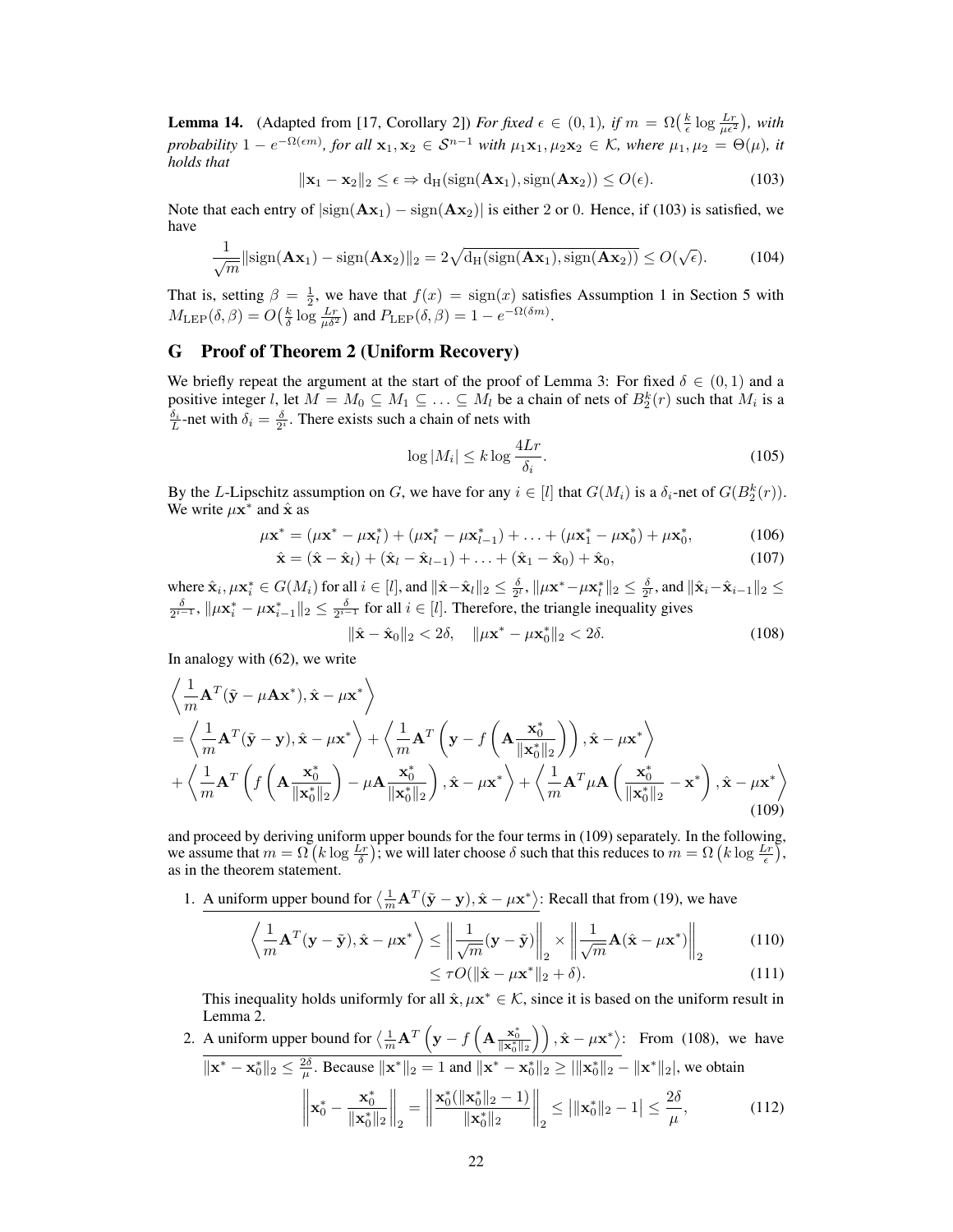and the triangle inequality gives

<span id="page-10-1"></span>
$$
\left\| \mathbf{x}^* - \frac{\mathbf{x}_0^*}{\|\mathbf{x}_0^*\|_2} \right\|_2 \le \frac{4\delta}{\mu}.\tag{113}
$$

If we choose  $\delta \le c' \mu$  for sufficiently small c', then we obtain  $\|\mathbf{x}_0^*\|_2 \in [1 - \eta_0, 1 + \eta_0]$  for arbitrarily small  $\eta_0$ , which implies that  $c \frac{x_0^*}{\|x_0^*\|_2} \in \mathcal{K}$  for some  $c \in [\mu - \eta, \mu + \eta]$  and arbitrarily small  $\eta > 0$  (since  $\mu \mathbf{x}_0^* \in \mathcal{K}$  and  $\mu = \Theta(1)$ ). Hence, considering Assumption [1,](#page--1-28) we observe that the high-probability LEP condition [\(34\)](#page--1-30) therein (along with  $\mu = \Theta(1)$ ) implies

$$
\frac{1}{\sqrt{m}} \left\| \mathbf{y} - f\left(\mathbf{A} \frac{\mathbf{x}_0^*}{\|\mathbf{x}_0^*\|_2}\right) \right\|_2 = \frac{1}{\sqrt{m}} \left\| f(\mathbf{A}\mathbf{x}^*) - f\left(\mathbf{A} \frac{\mathbf{x}_0^*}{\|\mathbf{x}_0^*\|_2}\right) \right\|_2 \le O\left(\delta^{\beta}\right),\tag{114}
$$

Then, similarly to the derivation of [\(111\)](#page-9-3), we have that if  $m \geq M_{\rm LEP}(\delta, \beta) + \Omega (k \log \frac{Lr}{\delta}),$ then with probability  $1 - P_{\text{LEP}}(\delta, \beta) - e^{-\Omega(m)}$ ,

$$
\left\langle \frac{1}{m} \mathbf{A}^T \left( \mathbf{y} - f \left( \mathbf{A} \frac{\mathbf{x}_0^*}{\|\mathbf{x}_0^*\|_2} \right) \right), \hat{\mathbf{x}} - \mu \mathbf{x}^* \right\rangle
$$
\n
$$
\leq \left\| \frac{1}{\sqrt{m}} \left( \mathbf{y} - f \left( \mathbf{A} \frac{\mathbf{x}_0^*}{\|\mathbf{x}_0^*\|_2} \right) \right) \right\|_2 \times \left\| \frac{1}{\sqrt{m}} \mathbf{A} (\hat{\mathbf{x}} - \mu \mathbf{x}^*) \right\|_2
$$
\n
$$
\leq O(\delta^{\beta}) \times O(\|\hat{\mathbf{x}} - \mu \mathbf{x}^*\|_2 + \delta) \tag{116}
$$

$$
\leq O(\delta^{\beta}) \times O(\|\hat{\mathbf{x}} - \mu \mathbf{x}^*\|_2 + \delta) \tag{116}
$$

<span id="page-10-4"></span>
$$
=O(\delta^{\beta} \|\hat{\mathbf{x}} - \mu \mathbf{x}^*\|_2 + \delta^{\beta+1}).
$$
\n(117)

3. A uniform upper bound for  $\langle \frac{1}{m} \mathbf{A}^T \left( f \left( \mathbf{A} \frac{\mathbf{x}_0^*}{\|\mathbf{x}_0^*\|_2} \right) - \mu \mathbf{A} \frac{\mathbf{x}_0^*}{\|\mathbf{x}_0^*\|_2} \right), \hat{\mathbf{x}} - \mu \mathbf{x}^* \rangle$ : For brevity, let  $\mathbf{s}_0 = \frac{1}{m} \mathbf{A}^T \left( f \left( \mathbf{A}_{\frac{\mathbf{x}_0^*}{\|\mathbf{x}_0^*\|_2}} \right) - \mu \mathbf{A}_{\frac{\mathbf{x}_0^*}{\|\mathbf{x}_0^*\|_2}} \right)$ . We have  $\langle \mathbf{s}_0, \hat{\mathbf{x}} - \mu \mathbf{x}^* \rangle = \langle \mathbf{s}_0, \hat{\mathbf{x}} - \mu \frac{\mathbf{x}_0^*}{\|\mathbf{s}_0\|_{\mathbf{x}}}\rangle$  $\|\mathbf{x}_0^*\|_2$  $\bigg\rangle + \bigg\langle s_0, \mu \bigg( \frac{\mathbf{x}_0^*}{\mathbf{x}_0} \bigg)$  $\frac{\mathbf{x}_0^*}{\|\mathbf{x}_0^*\|_2} - \mathbf{x}^*$  ) . (118)

By Lemma [3](#page--1-6) and the union bound over  $G(M)$  (for  $x_0^*$ ), we obtain with probability 1 –  $|M|e^{-\Omega(k \log \frac{Lr}{\delta})} = 1 - e^{-\Omega(k \log \frac{Lr}{\delta})}$  that

$$
\left\langle \mathbf{s}_0, \hat{\mathbf{x}} - \mu \frac{\mathbf{x}_0^*}{\|\mathbf{x}_0^*\|_2} \right\rangle \le O\left(\sqrt{\frac{k \log \frac{Lr}{\delta}}{m}}\right) \left\|\hat{\mathbf{x}} - \mu \frac{\mathbf{x}_0^*}{\|\mathbf{x}_0^*\|_2}\right\|_2 + O\left(\delta\sqrt{\frac{k \log \frac{Lr}{\delta}}{m}}\right) \tag{119}
$$

<span id="page-10-3"></span><span id="page-10-0"></span>
$$
\leq O\left(\sqrt{\frac{k\log\frac{Lr}{\delta}}{m}}\right) \left(\|\hat{\mathbf{x}} - \mu \mathbf{x}^*\|_2 + 4\delta\right) + O\left(\delta\sqrt{\frac{k\log\frac{Lr}{\delta}}{m}}\right) \tag{120}
$$

<span id="page-10-2"></span>
$$
= O\left(\sqrt{\frac{k \log \frac{Lr}{\delta}}{m}}\right) \|\hat{\mathbf{x}} - \mu \mathbf{x}^*\|_2 + O\left(\delta \sqrt{\frac{k \log \frac{Lr}{\delta}}{m}}\right),\tag{121}
$$

where [\(120\)](#page-10-0) follows from the triangle inequality and [\(113\)](#page-10-1). In addition, we have

$$
\left\langle \mathbf{s}_0, \mu \left( \frac{\mathbf{x}_0^*}{\|\mathbf{x}_0^*\|_2} - \mathbf{x}^* \right) \right\rangle
$$
  
= 
$$
\left\langle \mathbf{s}_0, \mu \left( \frac{\mathbf{x}_0^*}{\|\mathbf{x}_0^*\|_2} - \mathbf{x}_0^* \right) \right\rangle + \left\langle \mathbf{s}_0, \mu (\mathbf{x}_l^* - \mathbf{x}^*) \right\rangle + \sum_{i=1}^l \left\langle \mathbf{s}_0, \mu (\mathbf{x}_{i-1}^* - \mathbf{x}_i^*) \right\rangle. \tag{122}
$$

Then, by Lemma [8](#page-3-1) and the union bound over  $G(M)$  (for  $\mathbf{x}_0^*$ ), we obtain with probability  $1 - e^{-\Omega(k \log \frac{Lr}{\delta})}$  that

$$
\left\langle \mathbf{s}_0, \mu\left(\frac{\mathbf{x}_0^*}{\|\mathbf{x}_0^*\|_2} - \mathbf{x}_0^*\right) \right\rangle \le O\left(\sqrt{\frac{k\log\frac{Lr}{\delta}}{m}}\right) \mu \left\|\frac{\mathbf{x}_0^*}{\|\mathbf{x}_0^*\|_2} - \mathbf{x}_0^*\right\|_2 \le O\left(\delta\sqrt{\frac{k\log\frac{Lr}{\delta}}{m}}\right),\tag{123}
$$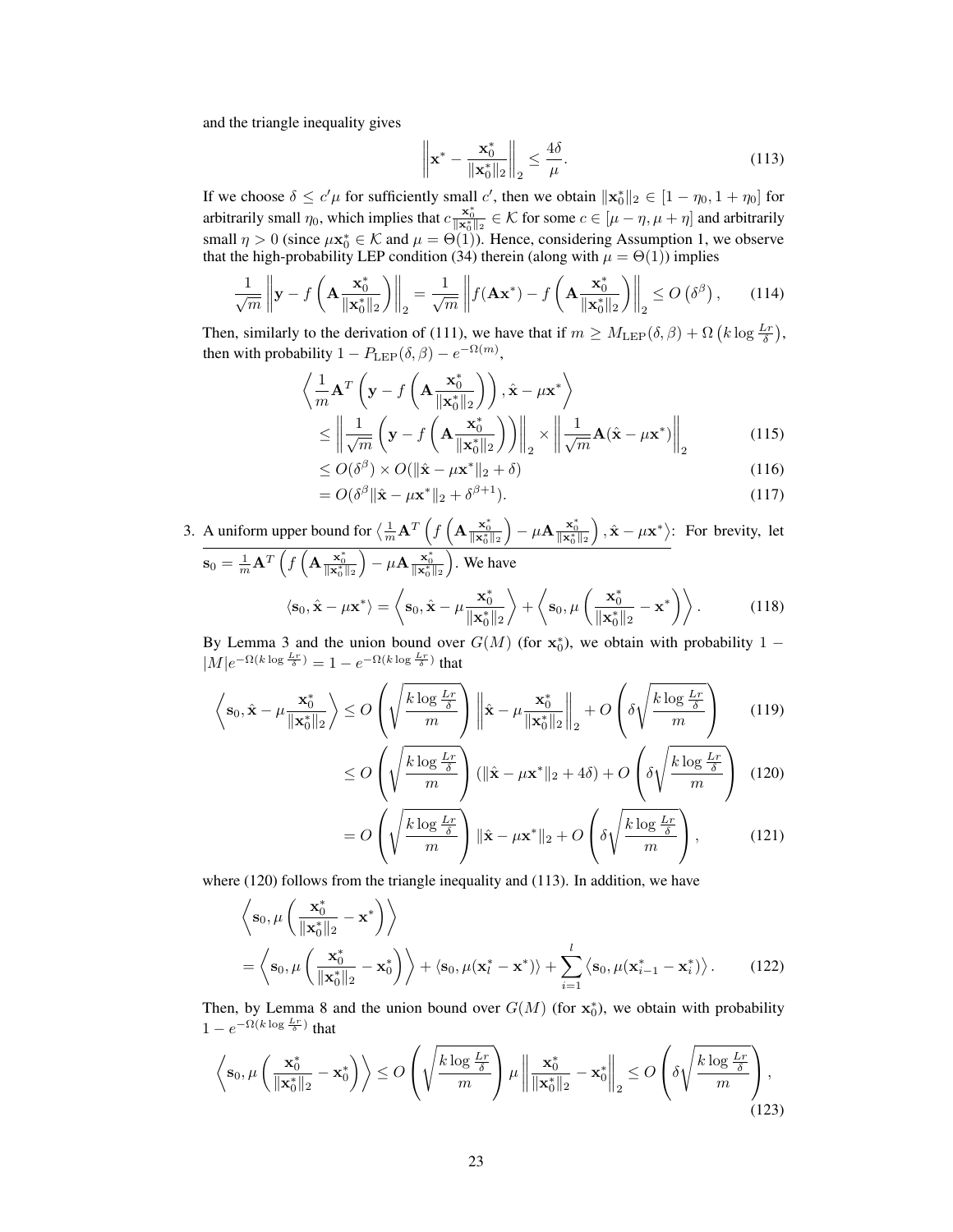where the last inequality uses [\(112\)](#page-9-4). Similar to that in the proof of Lemma [3,](#page--1-6) we set  $l = \lceil \log_2 n \rceil$ . By [\(77\)](#page-5-6), the union bound over  $G(M)$  (for  $\mathbf{x}_0^*$ ), and the assumption  $\psi = \Theta(1)$ , we obtain with probability  $1 - e^{-\Omega(k \log \frac{L_r}{\delta})}$  that

$$
\langle \mathbf{s}_0, \mu(\mathbf{x}_l^* - \mathbf{x}^*) \rangle \le O\left(\delta \sqrt{\frac{k \log \frac{Lr}{\delta}}{m}}\right). \tag{124}
$$

In addition, by [\(72\)](#page-5-2) and a union bound over both  $G(M)$  and over  $G(M_{i-1}) \times G(M_i)$  for all  $i \in [l]$ , we obtain with probability  $1 - e^{-\Omega(k \log \frac{Lr}{\delta})}$  that

<span id="page-11-0"></span>
$$
\sum_{i=1}^{l} \left\langle \mathbf{s}_{0}, \mu(\mathbf{x}_{i-1}^{*} - \mathbf{x}_{i}^{*}) \right\rangle \le O\left(\delta \sqrt{\frac{k \log \frac{Lr}{\delta}}{m}}\right).
$$
\n(125)

Substituting  $(121)$ – $(125)$  into  $(118)$ , we obtain

<span id="page-11-1"></span>
$$
\langle \mathbf{s}_0, \hat{\mathbf{x}} - \mu \mathbf{x}^* \rangle \le O\left(\delta + \sqrt{\frac{k \log \frac{Lr}{\delta}}{m}}\right) \|\hat{\mathbf{x}} - \mu \mathbf{x}^* \|_2 + O\left(\delta \sqrt{\frac{k \log \frac{Lr}{\delta}}{m}}\right). \tag{126}
$$

4. A uniform upper bound for  $\langle \frac{1}{m} \mathbf{A}^T \mu \mathbf{A} \left( \frac{\mathbf{x}_0^*}{\|\mathbf{x}_0^*\|^2} - \mathbf{x}^* \right), \hat{\mathbf{x}} - \mu \mathbf{x}^* \rangle$ : From Lemma [2,](#page--1-5) we have that when  $m = \Omega\left(k \log \frac{Lr}{\delta}\right)$ , with probability  $1 - e^{-\Omega(m)}$ ,

$$
\left\langle \frac{1}{m} \mathbf{A}^T \mu \mathbf{A} \left( \frac{\mathbf{x}_0^*}{\|\mathbf{x}_0^*\|_2} - \mathbf{x}^* \right), \hat{\mathbf{x}} - \mu \mathbf{x}^* \right\rangle
$$
\n
$$
\leq \left\| \frac{1}{\sqrt{m}} \mu \mathbf{A} \left( \frac{\mathbf{x}_0^*}{\|\mathbf{x}_0^*\|_2} - \mathbf{x}^* \right) \right\|_2 \left\| \frac{1}{\sqrt{m}} \mathbf{A} (\hat{\mathbf{x}} - \mu \mathbf{x}^*) \right\|_2
$$
\n
$$
\leq O(\xi) O(\frac{1}{\kappa} \epsilon + 1 + \xi) O(\frac{\xi}{\kappa} \epsilon) \left\| \mathbf{x}_0^* \mathbf{x} - \mu \mathbf{x}^* \right\|_2. \tag{129}
$$

<span id="page-11-3"></span><span id="page-11-2"></span>
$$
\leq O(\delta)O(||\hat{\mathbf{x}} - \mu \mathbf{x}^*||_2 + \delta) = O\left(\delta ||\hat{\mathbf{x}} - \mu \mathbf{x}^*||_2 + \delta^2\right). \tag{128}
$$

Having bounded the four terms, we now substitute [\(111\)](#page-9-3), [\(117\)](#page-10-4), [\(126\)](#page-11-1), and [\(128\)](#page-11-2) into [\(109\)](#page-9-1), and deduce that if  $m \geq M_{\rm LEP}(\delta, \beta) + \Omega(k \log \frac{L_r}{\delta})$ , then with probability at least  $1 - e^{-\Omega(m)} - P_{\rm LEP}(\delta, \beta)$ , it holds uniformly (in both  $\mu$ **x**<sup>\*</sup> and  $\hat{\mathbf{x}}$ ) that

$$
\left\langle \frac{1}{m} \mathbf{A}^T (\mathbf{y} - \mu \mathbf{A} \mathbf{x}^*), \hat{\mathbf{x}} - \mu \mathbf{x}^* \right\rangle
$$
  
\n
$$
\leq O\left(\tau + \delta^{\beta} + \sqrt{\frac{k \log \frac{Lr}{\delta}}{m}}\right) \|\hat{\mathbf{x}} - \mu \mathbf{x}^* \|_2 + O\left(\delta \tau + \delta \sqrt{\frac{k \log \frac{Lr}{\delta}}{m}} + \delta^{1+\beta}\right). \tag{129}
$$

Then, similarly to [\(23\)](#page--1-26), we derive that if  $m \geq M_{\rm LEP}(\delta, \beta) + \Omega(k \log \frac{L_r}{\delta})$ , then with probability at least  $1 - e^{-\Omega(m)} - P_{\rm LEP}(\delta,\beta)$ , it holds uniformly that

$$
\|\mu \mathbf{x}^* - \hat{\mathbf{x}}\|_2^2 \le O\left(\tau + \delta^{\beta} + \sqrt{\frac{k \log \frac{Lr}{\delta}}{m}}\right) \|\hat{\mathbf{x}} - \mu \mathbf{x}^*\|_2 + O\left(\delta\tau + \delta\sqrt{\frac{k \log \frac{Lr}{\delta}}{m}} + \delta^{1+\beta}\right),\tag{130}
$$

where we used the fact that  $\delta^{\beta} + \delta = O(\delta^{\beta})$ , since  $\beta \leq 1$ .

Considering the parameter  $\epsilon$  in the theorem statement, we now set  $\delta = \epsilon^{1/\beta}$  (i.e.,  $\epsilon = \delta^{\beta}$ ), meaning that the previous requirement  $m = \Omega\left(\frac{k}{\epsilon^2}\log\frac{Lr}{\delta}\right)$  reduces to  $m = \Omega\left(\frac{k}{\epsilon^2}\log\frac{Lr}{\epsilon^{1/\beta}}\right) = \Omega\left(\frac{k}{\epsilon^2}\log\frac{Lr}{\epsilon}\right)$ . In addition,  $\sqrt{\frac{k \log \frac{L_r}{\delta}}{m}} = O(\epsilon)$ . Since  $\epsilon \le 1$  and  $\beta \le 1$ , we have  $\overline{O}$  $\sqrt{ }$  $\int \tau + \delta^{\beta} +$  $\sqrt{k \log \frac{Lr}{\delta}}$ m  $\setminus$  $\int \|\hat{\mathbf{x}} - \mu \mathbf{x}^*\|_2 + O$  $\sqrt{ }$  $\delta \tau + \delta$  $\sqrt{k \log \frac{Lr}{\delta}}$  $\frac{\sqrt{8}}{m}$  +  $\delta^{1+\beta}$  $\setminus$  $\overline{1}$  $= O(\tau + \epsilon) \|\hat{\mathbf{x}} - \mu \mathbf{x}^*\|_2 + O\left(\epsilon^{1/\beta} \tau + \epsilon^{1+1/\beta}\right)$ (131)

<span id="page-11-4"></span>
$$
= O(\tau + \epsilon) \|\hat{\mathbf{x}} - \mu \mathbf{x}^*\|_2 + O\left((\epsilon + \tau)^2\right). \tag{132}
$$